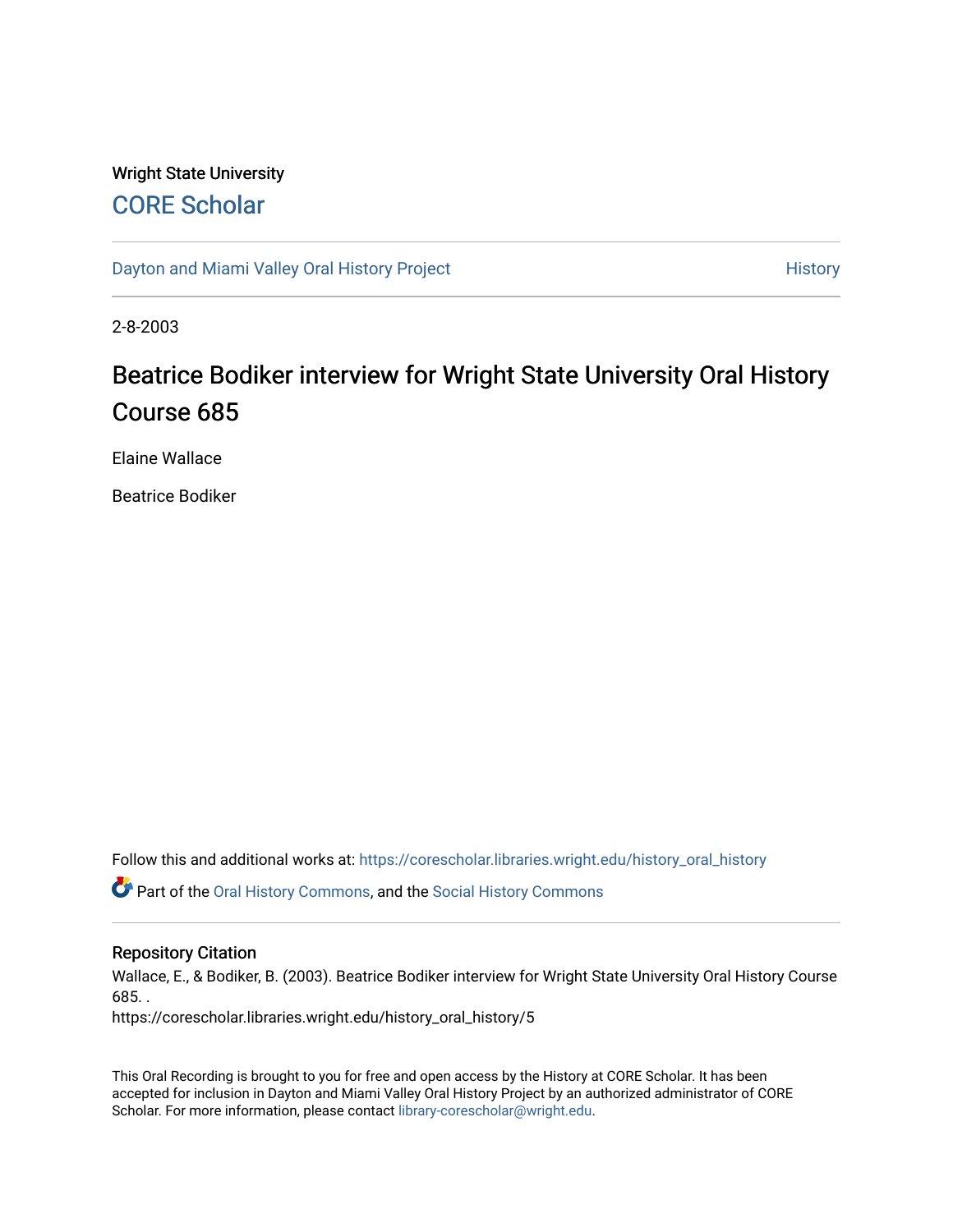Marjorie Mclellan Oral History 685 Elaine Wallace<br>
Interview #1 Echnics Enterview #1

1'

February 8, 2003

1

*This is a summary of a taped interview with Bea Bodiger, my next door neighbor, for Oral History 685 with Dr. Marjorie McLellan* 

#### **Childhood In WWIT**

I was born here in Sidney, Ohio in '32, 1932, and I had a good family life. My parents were excellent people in raising five of us--four girls and a boy. I live close to where my family home was, and I think what I remember most in the beginning of my life was the starting of the Second World War. [in America]

I remember it was on a Sunday. It was December, and my mother had gone down to the Presbyterian Church to decorate for the Christmas holidays, and my father said he would stay at home with me while she was gone. Back at that time we just had a floor-model radio-I remember that real well, and I remember my dad sitting in a chair right in front of that radio, and I thought it was so strange that he was listening to Carlton Bourne that was a newscaster on radio, because he never did his program until Sunday evening, and it was early Sunday afternoon. My dad never moved, and if  $I'$ d ask him a question, he would say ' $I'$ ll get to you later'.

Well, pretty soon it came time to go after my mother down at the church, so he took me along, and when he went in he told all the women in the church, he said 'Today is not a good day'. I remember him saying that, and my mother says 'Why, what's the problem?' He says 'Well, the Japanese attacked Pearl Harbor, in Hawaii', and he says. 'That is not good'. So that stuck with me.

He *(my father)* was an automobile mechanic, and did a lot of electrical work too; fixed a lot of radios; of course in that time, the cars weren't like they are today. After that happened, [the outbreak of war] a lot of things changed in town.<sup>1</sup> I remember them taking all the cannons and cannon balls. anything in the city that was made of metal they collected in order to start making weapons. I lived within a block of the Monarch--the Monarch was a machine and tool company, and it was small at that time. I remember the shop being not very big, and as the war kept progressing, they started tearing down houses in a two-block radius on the south side of them, , and they started building a bigger plant. And I remember that so well, because I used to go down and watch the contractors put up steel beams, and would pitch up their-I don't know-their nuggets *(rivets?)* or whatever they used, to put a steel beam together.

I remember my mother going to the grade school and she was issued rationing books. And they had stamps in where you were rationed on sugar and flour and lots of food staple items—I remember her getting those. Then., I was able to participate too. I could buy a stamp every week I was in school to put in a book that ended up being a United States War Bond. It was a twenty-five dollar war bond, and I was so thrilled because I was helping out my country and my government by buying this little stamp every week to put in this book. Those things really stick to you!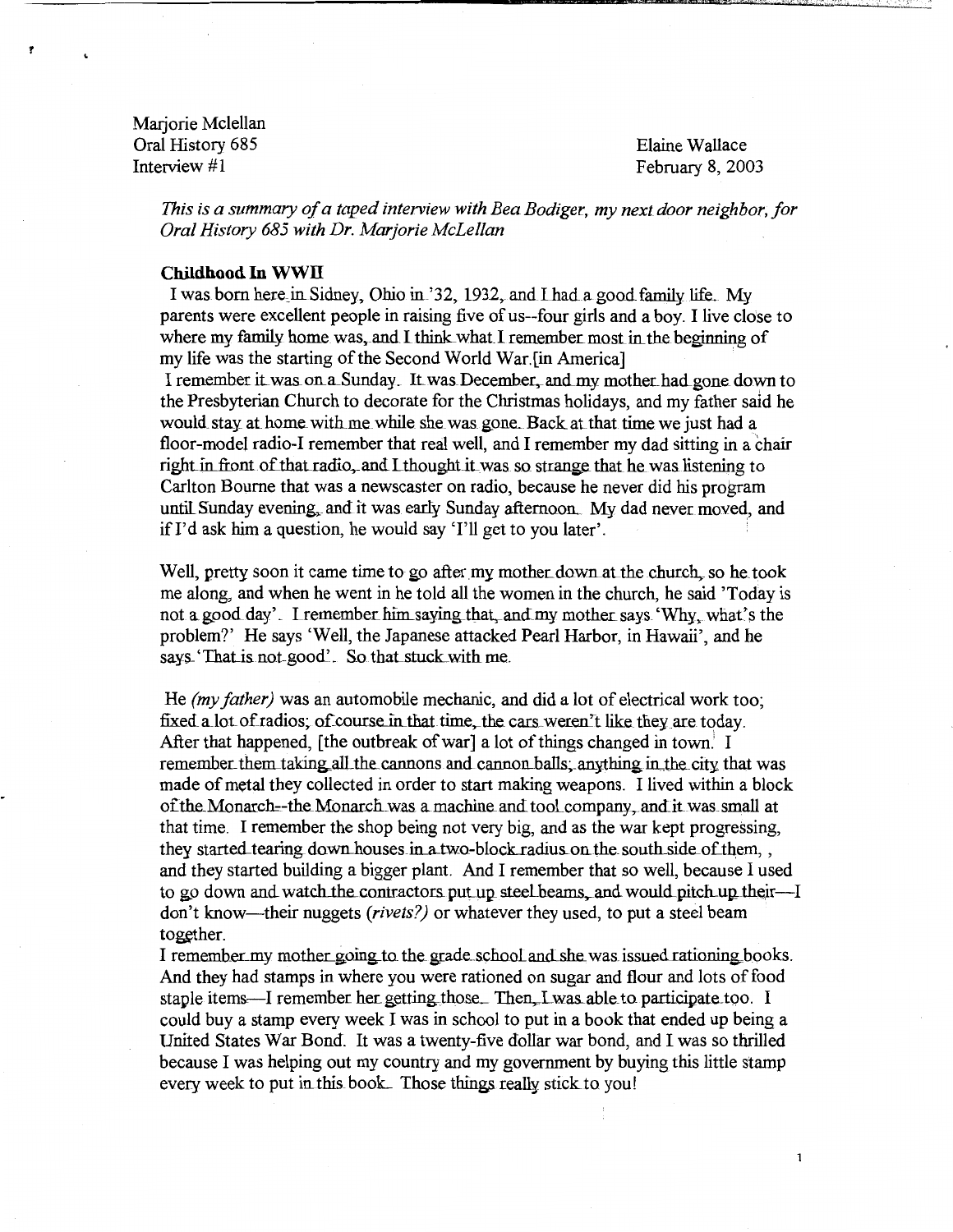I remember my mother crocheting strips of bandages out of crochet cotton-- they would crochet yards after yards of this, and I watched her do that. She knitted scarves, gloves, hats, anything that the military could use, and she did this through the Red Cross.

The Monarch finally finished their building, it was really big, and they hired as many men as was available, and made lathes that would make guns or whatever was needed in the war. weapons area; it just seemed like it was impossible for them to do what they were doing, but they did, you know, even though a lot of men were older men that had to work in the shop because the young ones were gone. I had only one brother and he went to war. And I just grew up in that neighborhood watching things advance.

The third ward school building had some ground in back of them that came along the B&O Railroad track over here, and of course it went down a hill until you came to the tracks. We, as children, were on recess and we would go and stand at that fence and watch the different types of trains go through. We'd watch them that had a lot of military men on, and wave and holler at them, you know, and then we watched the trains that had-Oh! Trucks and cannons and tanks, and you name it, was on these flatbeds that went through too, and it was fascinating, really, really fascinating.

Radio was the only thing that we had for information as to what was going on, because at that time we didn't have television.

My brother was drafted into the army, and he went to Fort Lewis, Washington for his training, and he was shipped out from there and he ended up in India, and he worked on a monarch lathe in India, and produced guns over there. That's where he was shipped to, but a lot of his buddies he had was involved in the Normandy Invasion.

During that time, my dad did go to work for the Monarch, because he was an electrician, and he wired the panels of these lathes that they made and shipped out. And that's what he did, day in and day out. He worked sometimes seven days a week and just kept up with it. He did a lot of things that I never thought would ever come about and it did. My mom worried! Worried about the son, and then naturally worried about my dad working so many long hours, and doing what he did for the Monarch. But it all came to an end, and to a good ending. My brother (Bob) came back, and things was good with him, and my dad was able then to change to another job,

Bob is still alive, and he is seventy-eight years' old, he is older than I am. He lives in Troy, and he was at one time a City Manager for Troy, so he's been up there in the city offices, but he's now retired.

#### **Graduation, Marriage, and the Korean War**

I was in the sixth grade when the war *(WWII)* ended, and I went into Junior High. So I finished my High School years and I graduated in '51. I graduated on a Thursday, and the next day I went to work for the Monarch. *(laughter)* I went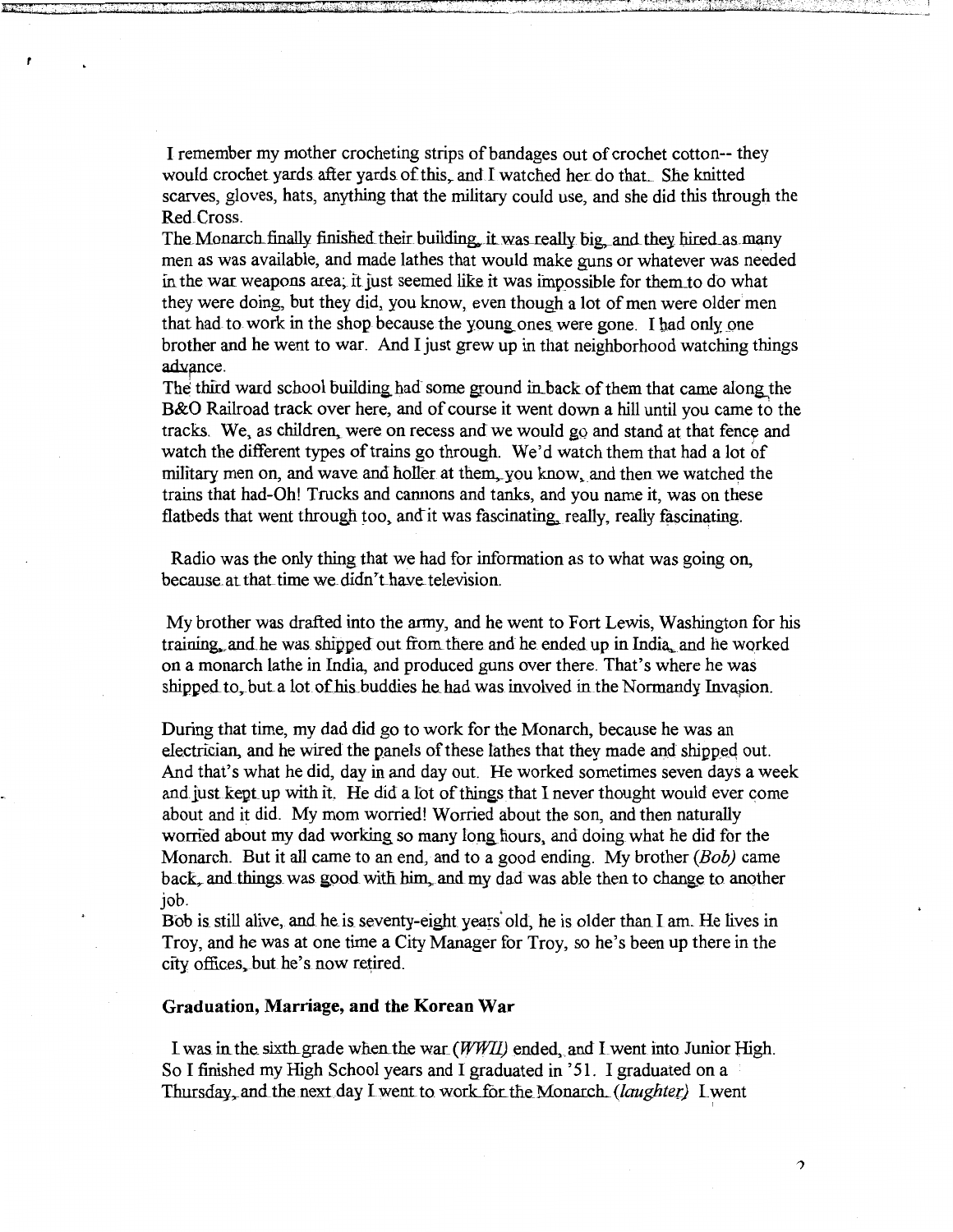immediately to work, and I was a Payroll Master to twenty-two hundred men-worked on payroll for that many people.

I worked for them for three years, and then I met my husband. He was drafted for the Korean War, but he enlisted into the Navy; he went into the Navy, and I went west, and I spent my time on the West Coast.

# **California**

I lived in Coronado., and I lived in San Diego, and then I went up the coast and I lived in Hunter's Point in San Francisco where the dry-dock is for big Navy ships. Work was very hard to find out there, and of course I had a child while I was out there, I had my oldest boy, and so I didn't work. And of course, they hire a lot of Mexican people on the coastline, that's because they can get them as cheap labor, so it was very hard to get a job. And so I didn't put a whole lot of effort behind it to do it.

But Lgot along fine, and was able to go places and see different things. And of course, when you're a military person, you're in a big family. Everybody takes care of each other when the men are gone. So, my biggest thrill I think in being on the West Coast, was when I was able to meet my husband--he was on a Carrier, and he came back from fifteen months overseas, and I got to meet the ship. During the Korean War they spent many months over; they didn't do it six months at a time, it was always a fifteen-month stretch.

Now Coronado was beautiful at that time. It's the island, North Island off San Diego, and you just all live together, all Navy families live together, and we just did everything together. And we was right there when the men would come in from sea, so it was not far for them to get to wherever we were at. San Diego at that time was very Spanish-the homes and all, and I had gone back twenty-five years after I had been there, and it was completely changed.

More modern! Houses and apartments torn down, and six, eight lane highways going through it. So really, where I lived no longer existed, it was gone. I didn't really get to see much of anything that I remembered the most. And I used to go back and forth on the ferry from. Coronado to San Diego. Lused to push my oldest sonArt in the stroller, and I'd go on the ferry, and go up a couple of levels, and I'd stand and talk to the captain of the ferry—I enjoyed that. *(laughter)* It is just things, you know that you don't get in life unless you actually live them. And that was a great thing. So, when I went back in twenty-five years, now they've got a big old bridge that goes across to the Island, and they didn't have that when I lived there, you had to take the ferry.

I was still ling on the West Coast, but I had gone up t o Hunter's Point in San Francisco, because they went into dry-dock, and that's where he got his discharge from was up there. So, we left San Francisco for Dayton.

We moved in with my mother and dad for a few weeks until we were able to find a place to live, and was able to rent a nice home here in Sidney for a while until we finally bought the home. And my husband, he started out working for a bread company, and then he switched to Mack Truck.Company which made fire trucks here

 $\mathbf{c}$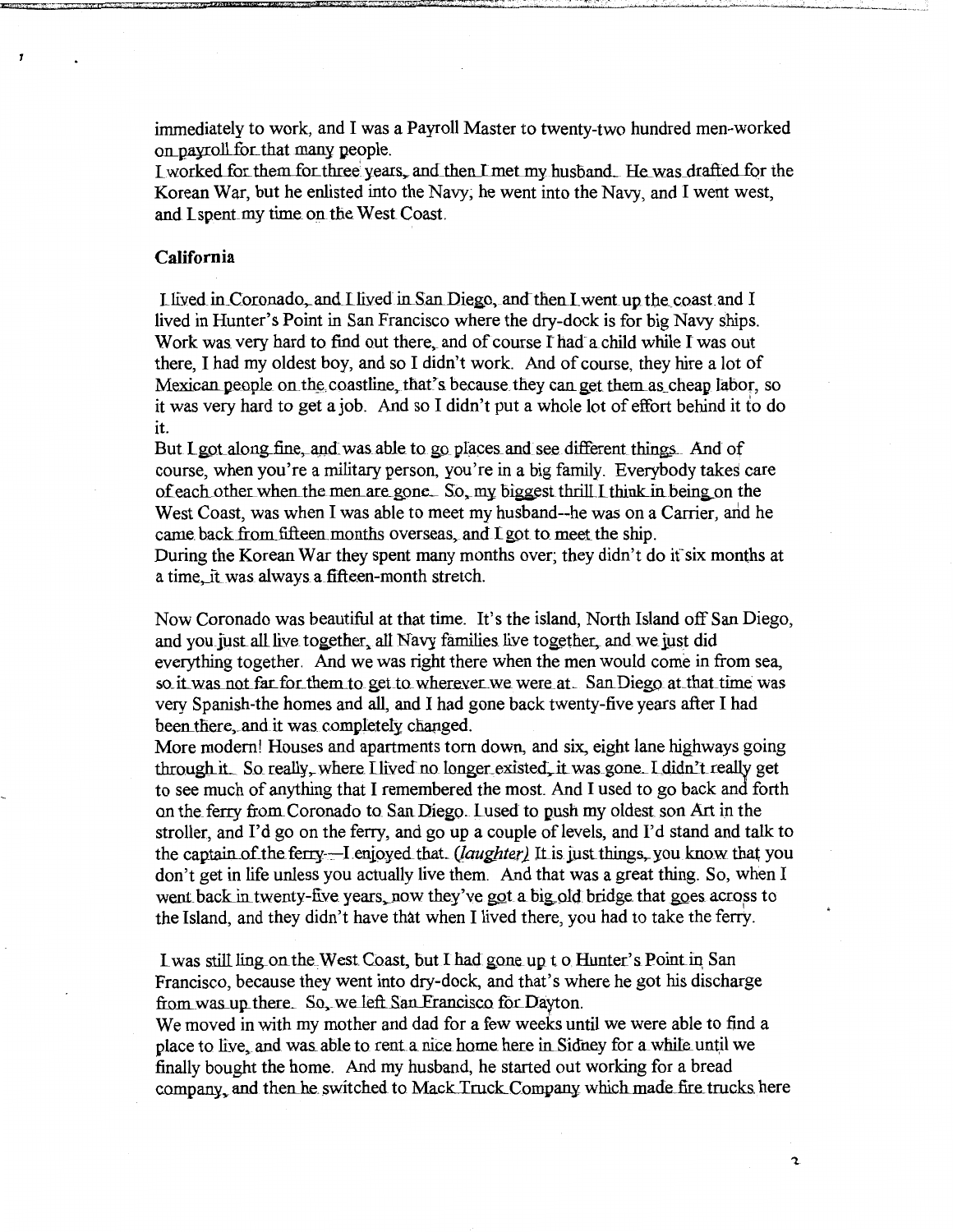in town; he worked for them for a while, and then he worked for Lockharts here in town, and he helped install furnaces, air conditioning-things like that. Then I talked him into getting involved in taking the Civil Service exam for the Post Office, and he took that and passed it and they hired him, and he worked for them for twenty-five years as a postal clerk until he died.

He died in eighty-three, and I was only fifty-one when he died, he was fifty-three. But he died of a massive heart attack, and he died on the job. So, he's been gone now almost twenty years.

## **Back In the Job Market**

I only worked before I married him (husband) and then after that I didn't work at all. After he died I had to go back in the working field because I had six children, I had three girls, and three boys, and I still had a fourteen-year old son to raise. And I got a job, and '83 was a hard time to get work. The Dietary department at the hospital, Wilson Memorial, had a opening doing utility work, and when he (my husband) died in the hospital, they told me about the job posted on the wall.

So I went and talked to Connie Mikesell that was Head Dietician of the department, and I went and talked to her and she hired me, because she says 'we have an awful time trying to find somebody that will do utility work', because that's harder work than sometimes a cook or one of the others have. So she hired me, and I worked thirteen and a half years at Wilson. And that's how Lended up here. (laughter)

And the work, yes, it was hard, you were busy, you were runnin', you had time to meet. But I still had that contact with people. So my social life over there was great. 'Cause there was people from outside, as well as people I worked with. So I enjoyed my work, yes.

I lived on Forest, which was a block away from my parents' home that they used to have, and I had lived there for thirty years. That was where I raised all my kids! I've got eight grandchildren, and two step-grandchildren, and I enjoy all of them. (laughter) Everybody says, 'you had six kids, and that's all the grandchildren you got?' Lsays, 'I'm not gonna tell 'em how to have 'em, if there's no more there's no more. *(laughter)* They're almost all grown now, they grow up fast.

## Family

My middle daughter lives within two blocks of me, over here. That's Mary. Then I have an older daughter that lives down on Norwood, and she works for Upper Valley Hospital. She's a CPA, and a financial-I don't know-financial something for payroll and all that kind of stuff, she's worked for them fifteen years I think. Then, my youngest one was a boy, and right after high school he went into military service, and he spent four years in the army. Then He got out and came home, and he is a 'computer nut', (laughter) that's all I can call him-a 'computer nut'. He's in the science area of computers. He can fix 'em as well as run 'em, or whatever, you know. Right now he's working for the Montgomery County, in Dayton. He fixes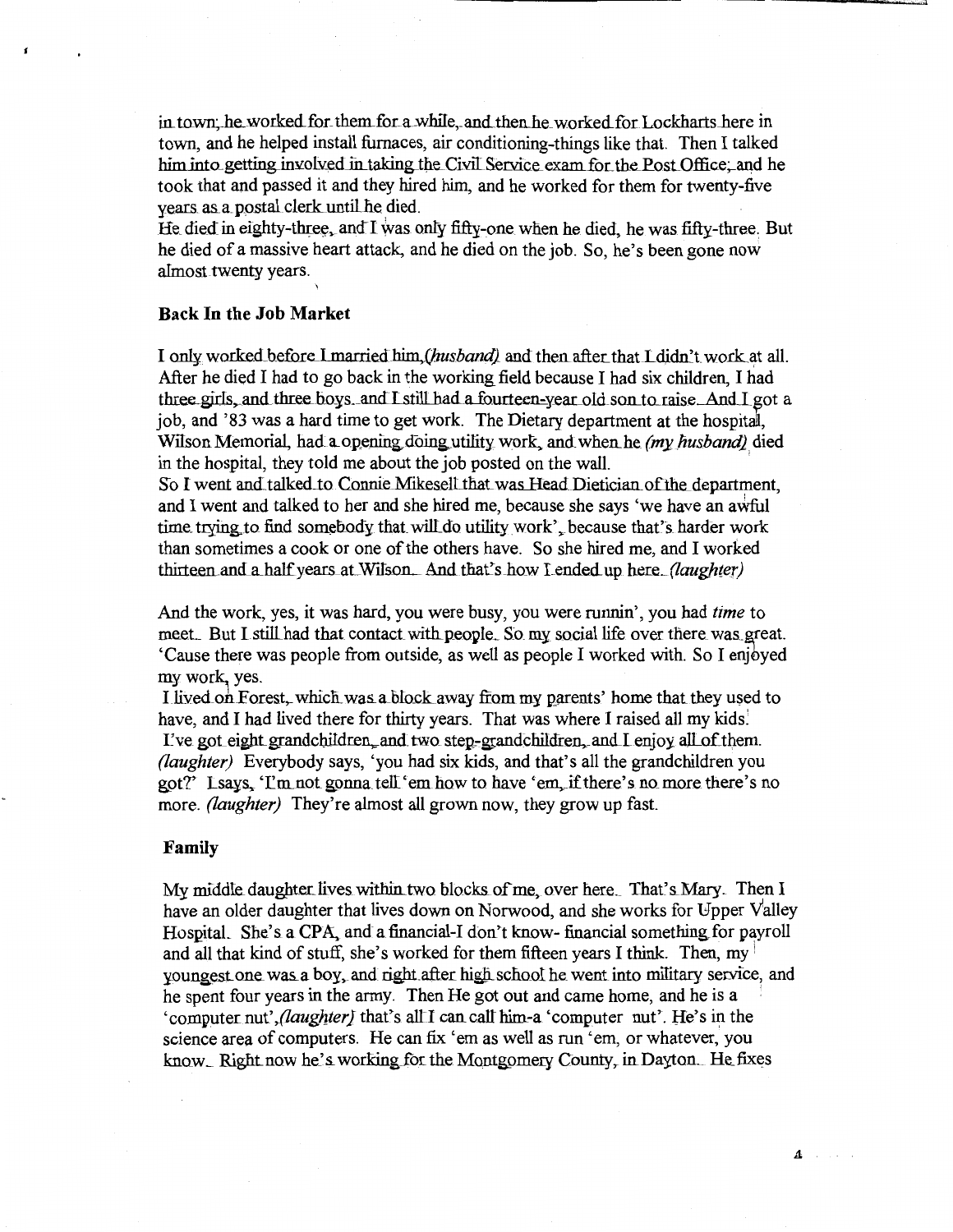their compvters, and sets them up for the court system, and then he works for the Green/County also, and does the same thing for them.

And now, my middle son is the RN, and he's a Registered Nurse at Wilson ip the ER, and he's been there now four full years. He's involved in other things outside the hospital that he goes down to Dayton for; he joined a group where they can go out on any kind of catastrophe, you know, and do medical work.

I can't tell you what he called it, but it is in that area, they can call on him anytime, but Wilson would have to release him to go.

He was put on the group that was to go to the Olympics, and spend two full weeks there in case, you know, anything tragic would happen. They cancelled out on the one's that were appointed, only five could go in the state ofOhio, but the trip'was cancelled because they was able to use a group that had just finished in New York. City on the 9-11 tragedy, and so they were already experienced, and packed and ready to go so they just simply took them on out to the Olympics. so my son didn't get to go. He wanted to go real bad, but he didn't get to go-the five from Ohio didn't get to go.

Then my oldest son worked for a long time at Rockwell out of California, he had spent six years in the navy and was a submarine man, and worked on computers on a submarine. That's how Rockwell had gotten in connection with him, is because some men had to go on his submarine to do some work, and they got to talking to him, and told him to come to Rockwell, they would like to interview him further. So, he took his discharge and did go to Rockwell and got a job with them, and that was all outer-space work that he did.

He even got to go on a shuttle in Florida. Whatever he did in his field, you know, he had to go on the shuttle for, so he did get to go in and see everything they had in it, and how the seating arrangement and everything was.

Oh! And he would have given anything if it would have just gone on out. He was more interested in outer space than anybody I ever knew.

He decided he would change his field, and go to another government contract of doing something else. Well he did, and this company was trying to build a minitank, and I said 'why a mini-tank?' and he said 'well they want to build it so all the technology, and everything inside of it, all you have to do is punch keys. The big tanks they build in Lima up here are too big and heavy to put on the cargo planes, to take them around the world. So they have to be shipped by boat, and they want one they can fly out in those cargo planes'.

I have not asked him since, what happened to the mini-tank, I don't know! (*much laughter)* 

The youngest, Caroline, on works for JIC, which is a Mother plant to Honda at Marysville. So she's a welder, and she lifts fifty pound parts, and I don't know how she does it, but it is great laboring work. I don't look for her to change as she's been with them a long time, working with Japanese and locals.

Now my middle girl Mary was an automobile mechanic, of all things... But that's what she loved, and went to JVS for her training, and did real well. Wen she goes any place and needs mechanical work on her car, she's standing right there telling them guys what they have to do. *(laughter)* They have gotten used to her doing this,

 $\varsigma$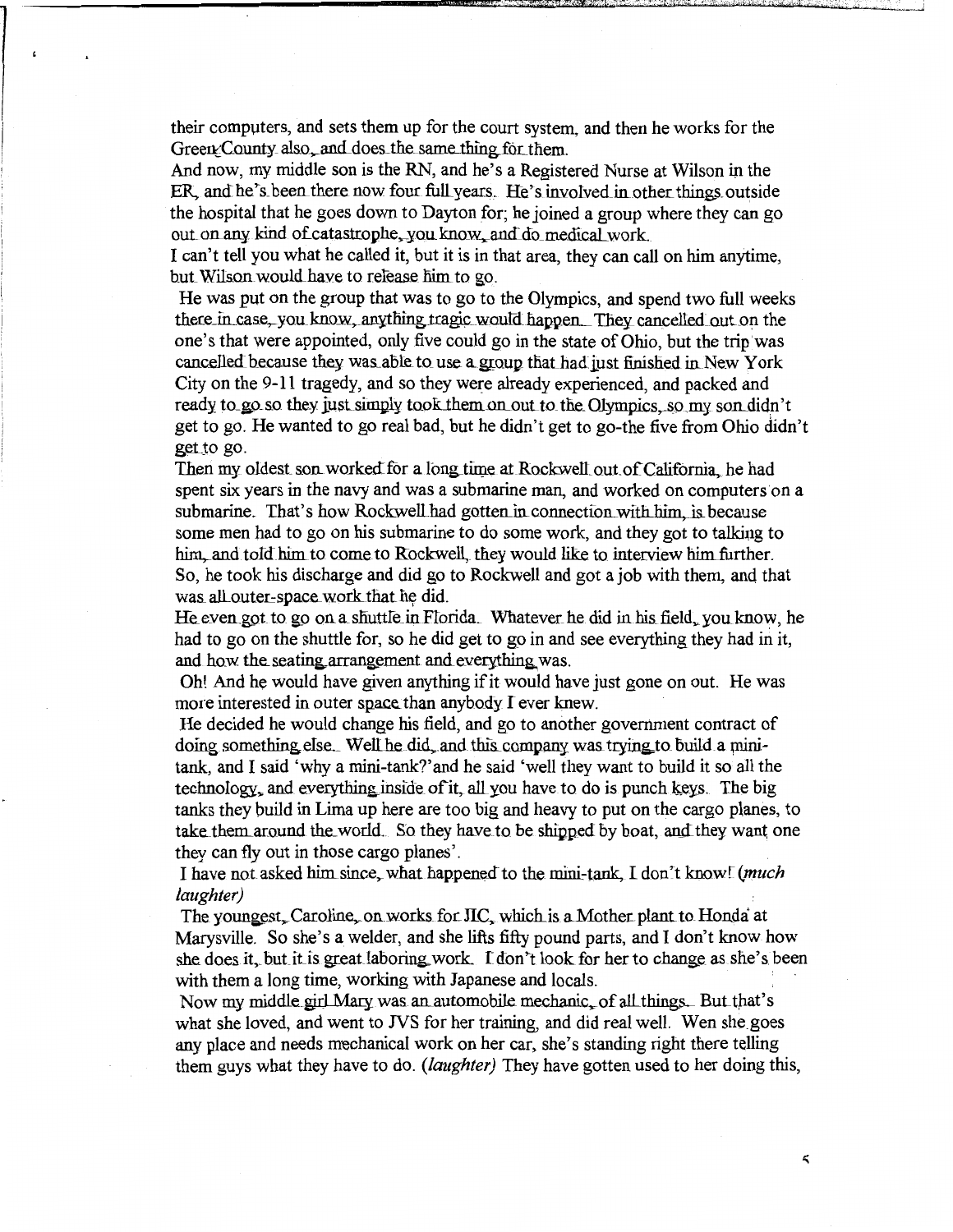because she knows what she's talking about. But then sickness took her, and she has MS, which is giving her a rough time. She has one girl.

My oldest girl; Anna; has a boy and a girl; and works fall time at Upper Valley. *(Hospital)* I would call her a Director of the Department of Finance and Payroll. She handles all the payroll for a little over four thousand employees.

In '97 I had gotten sick, and developed pneumonia. I was in hospital for five full days; they got me over the pneumonia, but I showed up with diabetes. I had been borderline for a few years, but then it went the other way.

The only time I had problems again was when I had shingles, and that took six months to get over. I am still taking Vitamin B Complex, which controls a lot of the muscle and nerve endings, because they said shingles could return, because I'd had them real bad.

The doctor would like to put me on insulin, but 1 want a little more time to see if we can't make the medicine work. Otherwise, I feel fine.

 $\epsilon$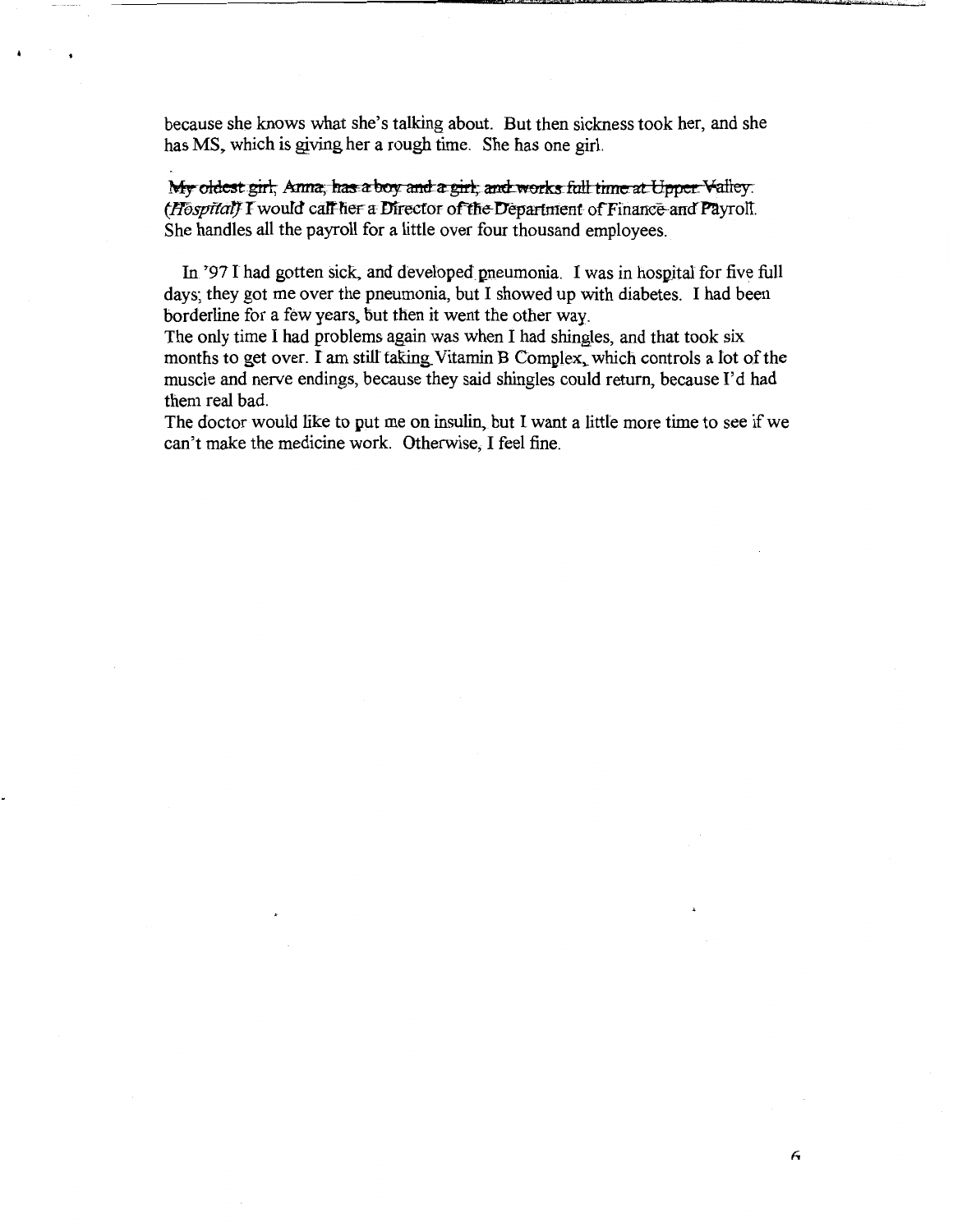Mariorie-Mclellan Oral History 685 Elaine Wallace<br>
Interview #1 February 8, 200

February 8, 2003

# **A** Taped Interview with Bea Bodiger

I am interviewing my next-door neighbor Bea Bodiger for my Oral History Class with Dr. Marjorie McLellan... I am not sure what be is going to talk about, but I am sure it will be interesting.

Elaine. Bea, where were you born?

- 002 Bea. I was born here in Sidney, Ohio in '32, 1932, and I had a good family life. My parents were excellent people in raising five of us--four girls and a boy. I live close to where my family home was, and I think what I remember most in the beginning of my life was the starting of the Second World War.[in America] Elaine. What do you remember about that day?
- 019 Bea. I remember it was on a Sunday. It was December, and my mother had gone down to the Presbyterian Church to decorate for the Christmas holidays, and my father said he would stay at home with me while she was gone. Back at that time we just had a floor-model radio-I remember that real well, and I remember my dad sitting in a chair right in front of that radio, and I thought it was so strange that he was listening to Carlton Bourne that was a newscaster on radio, because he never did his program until Sunday evening, and it was early Sunday afternoon... My dad never moved, and if I'd • ask him a question, he would say 'I'll get to you later'.
- 044. Well, pretty soon. it came time to go after my mother down at the church, so he took me along, and when he went in he told all the women in the church, he said 'Today is not a good.day'. I remember him saying that, and my mother says. 'Why, what's the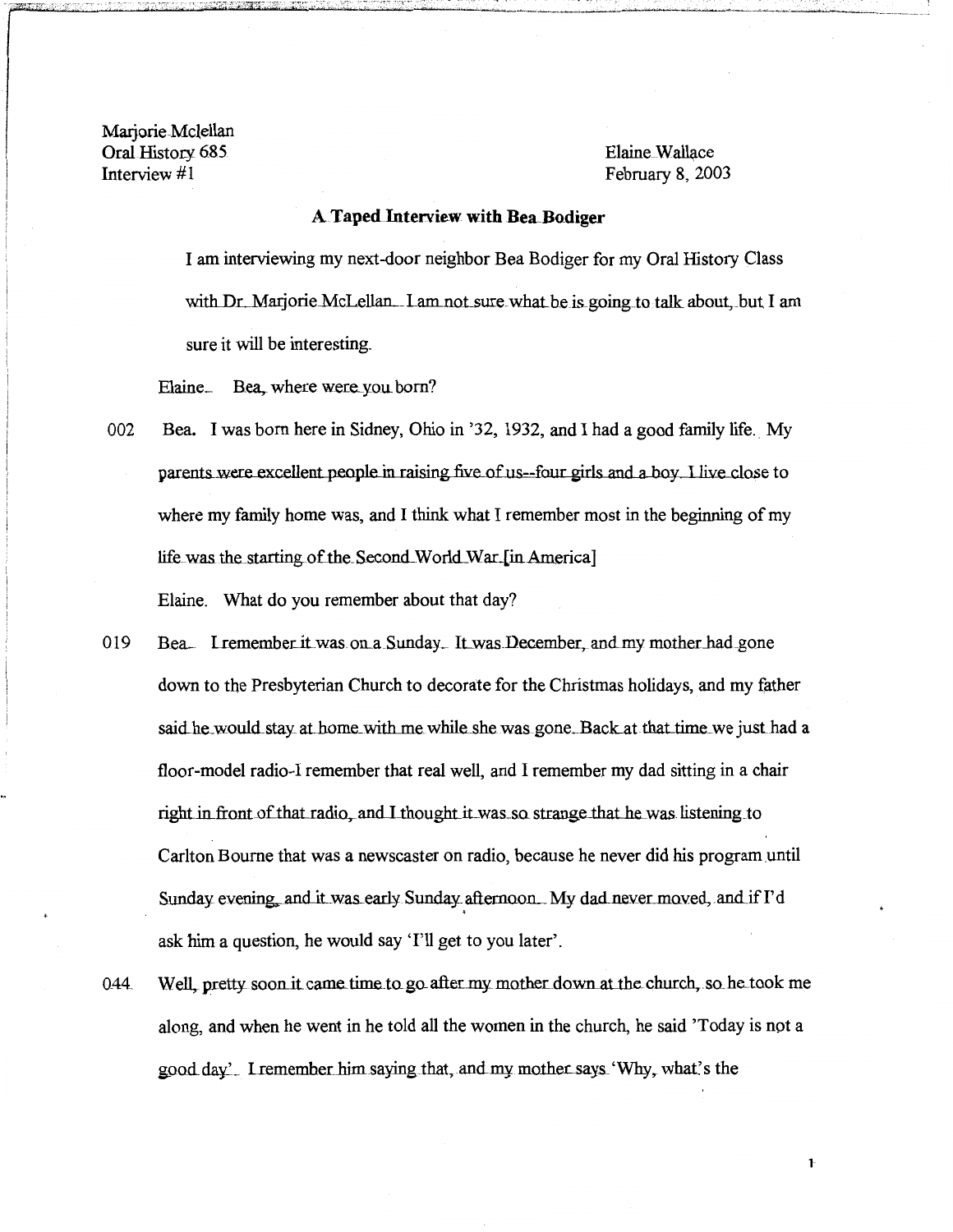problem?' He says 'Well, the Japanese attacked Pearl Harbor, in Hawaii', and he says 'That is not good'. So that stuck with me.

Elaine. What was your father doing at the time-how was he employed?

Bea. He was an automobile mechanic, and did a lot of electrical work; fixes a lot of 058 radios, anything in the electrical field besides being a mechanic too on an automobile. And of course in that time, the cars weren't like they are today.

And after that [the outbreak of war] a lot of things changed in town. I remember them taking all the cannons and cannon balls, and anything in the city that was made of metal they collected in order to start making weapons. I lived within a block of the Monarch--the Monarch was a machine and tool company, and it was small at that time. I remember the shop being not very big, and as the war kept progressing, they started tearing down houses in a two-block radius on the south side of them, completely removed them, and they started building a bigger plant. And I remember that so well, because I used to go down and watch the contractors put up steel beams, and would pitch up their—I don't know—their nuggets, or whatever they used, you know, to put a steel beam together. And I used to watch them hang those steel beams for the big plant. Then, I remember my mother going... (digression), and of course also in those rows of

100 houses was third ward grade school, from one to third grade, and of course it was involved in being torn down eventually.

I remember my mother going to the grade school and she was issued rationing books. And they had stamps in where you were rationed on sugar and flour and lots of food staple items—I remember her getting those. Then, I was able to participate too. I could buy a stamp every week I was in school to put in a book that ended up being a United

 $\mathcal{P}$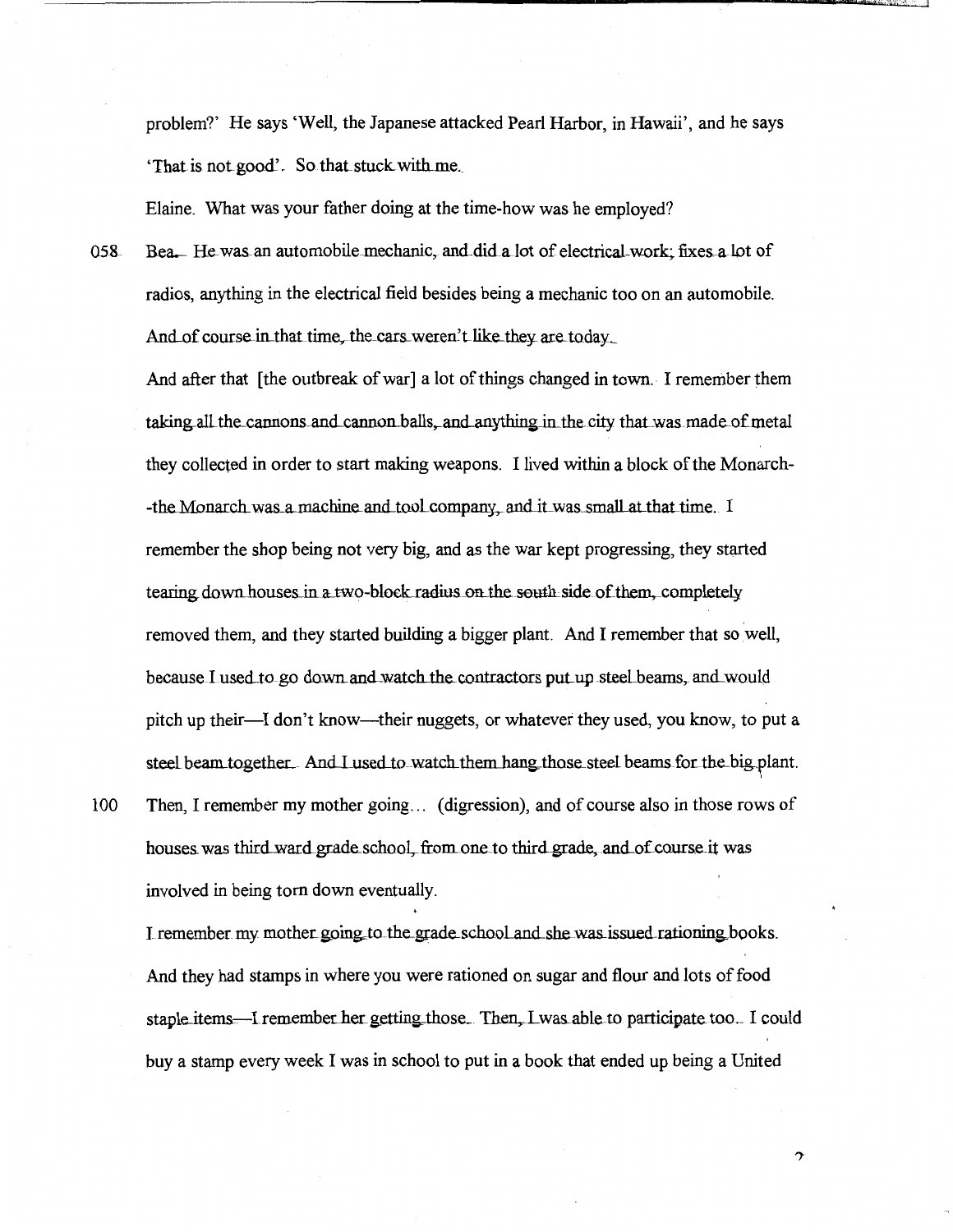States War Bond. It was a twenty-five dollar war bond, and I was so thrilled because I was helping out my country and my government by buying this little stamp every week to put in this book. Those things really stick to you.

Elaine. Little milestones!

- 118. Bea<sub>nd</sub> Yes! I remember my mother crocheting strips of bandages out of crochet cotton-- they would crochet yards after yards of this, and I watched her do that. She knitted scarves, gloves, hats, anything that the military could use, and she did this through the Red Cross.
- 130 With the Monarch they finally finished their building, it was really big, and they hired as many men as was available, and they made lathes that would make guns or whatever was needed in the war weapons area.

Elaine. A kind of munitions factory then?

137 Bea. Yes! They made a lot of lathes for a lot of things that had to be needed, and so it seemed like it was impossible for them to do what they were doing, but they did, you know, even though a lot of men were older men that had to work in the shop because the young pnes were gone. And I just grew up in that neighborhood watching things advance.

Elaine. Did you have older brothers that went into the war?

148 Bea. Only one, and he went to war. The third ward school building had some ground in back of them that came along the B&O Railroad track over here, and of course it went dowq a hill until you came to the tracks. We, as children, were on recess and we would go and stand at that fence and watch the different types of trains go through. We'd watch them that had a lot of military men on, and wave and holler at them, you

 $\mathbf{c}$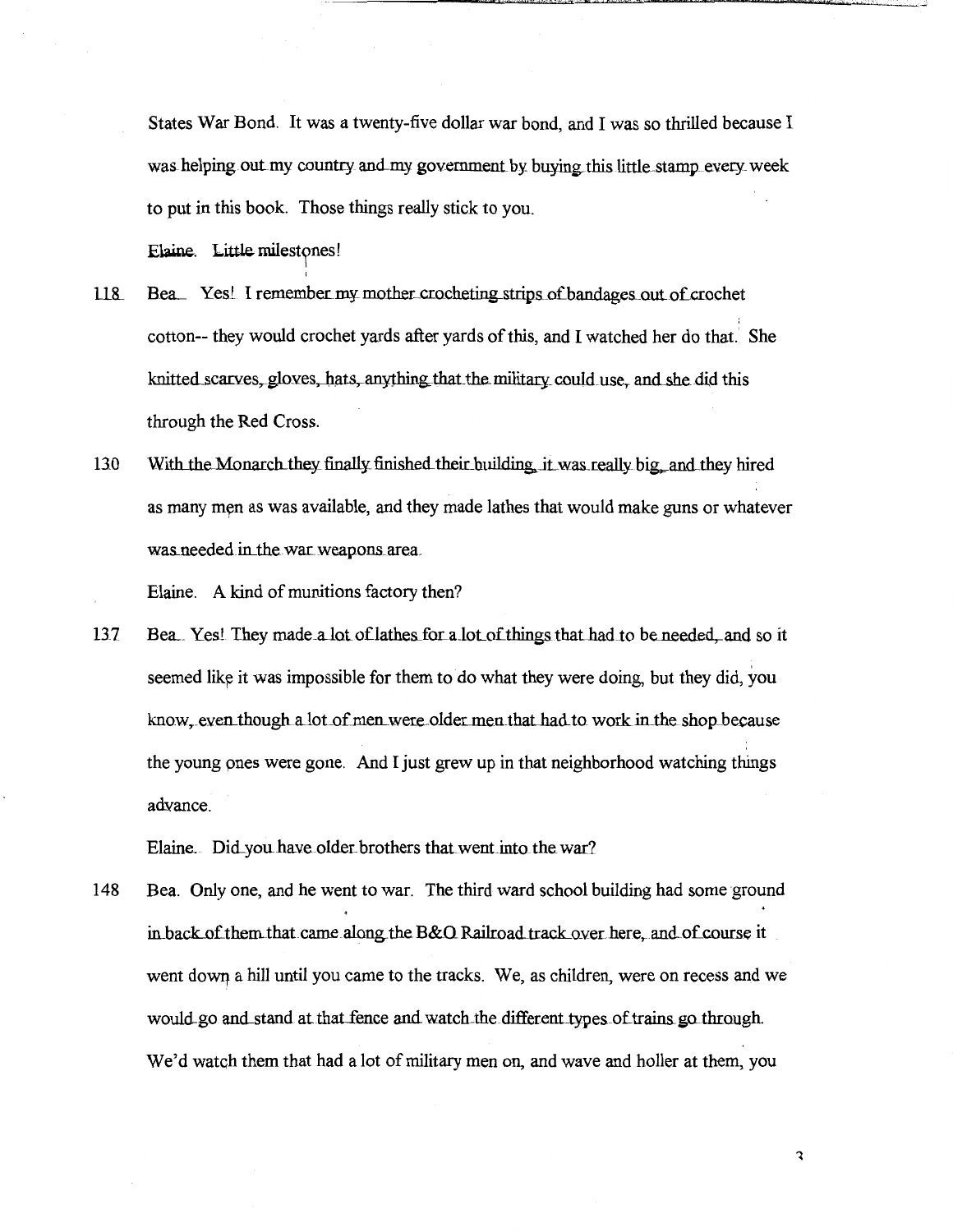know, and then we watched the trains that had-Oh! Trucks and cannons and tanks, and you name it, was on these flatbeds that went through too, and it was fascinating, really, really fascinating.

Elaine. To a.child, yes!

- 161. Bea., Yes! Yes! Radio was the only thing that we had for information as to what was going on, because at that time we didn't have television. Elaine\_ What part of the armed forces did your brother go into?
- 164 Bea. He was drafted into the army, and he went to Fort Lewis, Washington for his training, and he was shipped out from there and he ended up in India, and he worked on a monarch lathe in India, and produced guns over there. That's where he was shipped, but a lot of his buddies he had was involved in the Normandy invasion. Elaine. What did your dad do during the war?
- 177 Bea. During that time, my dad did go to work for the Monarch, because he was an electrician, and he wired the panels of these lathes that they made and shipped out. And that's what he did, day in and day out. . He worked sometimes seven days a week and just kept up with it. He did a lot of things that I never thought would ever come about and it did.

Elaine. What did your mom do during all this time?

186 Bea. Worry! Worried about the son, and then naturally worried about my dad working so many long hours, and doing what he did for the Monarch. But it all came to an end, and to a good ending. My brother came back, and things was good with him, and my dad was able then to change to another job.

Elaine What was this brother's name?

 $\boldsymbol{\varDelta}$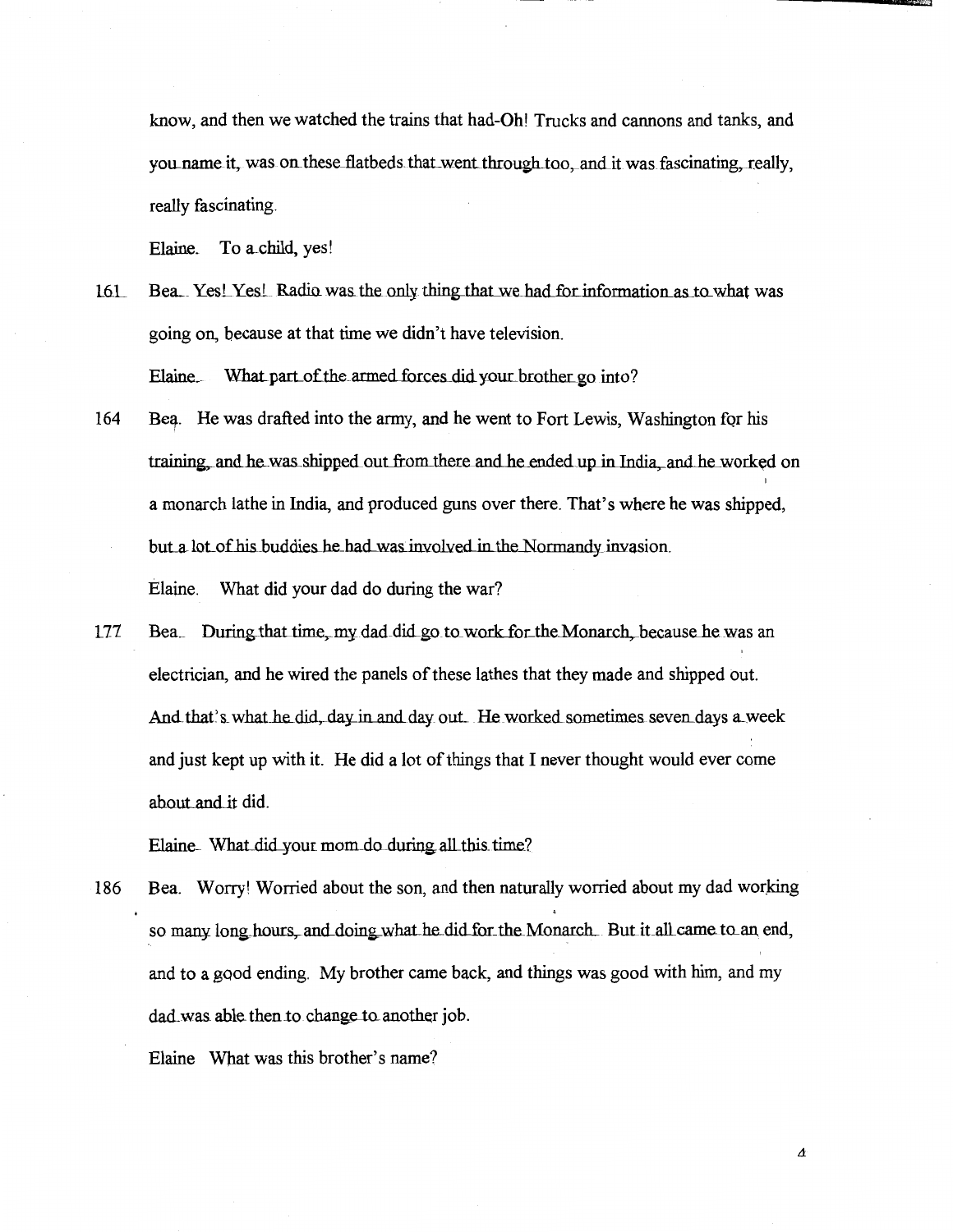Bea. Bob!

Elaine. Is he still alive?

Bea. Yes he is still alive, and he is seventy-eight years old, he is older than I am. He 198 lives in Troy, and he was at one time a City Manager for Troy, so he's been up there in the city offices, but he's now retired.

Elaine Bea, what about your own work?

Bea. Lwas in the sixth grade when the war ended, and I went into Junior High. So I 204 finished my High School years and I graduated in '51. I graduated on a Thursday, and the next day Lwent to work for the Monarch. (laughter) Lwent immediately to work, and I was a Payroll Master to twenty-two hundred men-worked on Payroll for that many people.

Elaine. That was a responsible job!

214 Bea. Yes. Yes! I worked for them for three years, and then I met my husband. He was drafted for the Korean War, but he enlisted into the Navy; he went into the Navy, and I went west, and I spent my time on the West Coast.

Elaine. Where on the West Coast?

229

Bea. O.K. I lived in Coronado, and I lived in San Diego, and then I went up the coast 222 and I lived in Hunter's Point in San Francisco where the dry-dock is for big Navy ships. I spent three and a half years in California, until he was done with his enlistment, and then we came back to Ohio.

Elaine. Well of all the places you could have gone, that was rather pleasant wasn't it? Bea. Yes, Yes!

5

Elaine. Did you work while you were out there?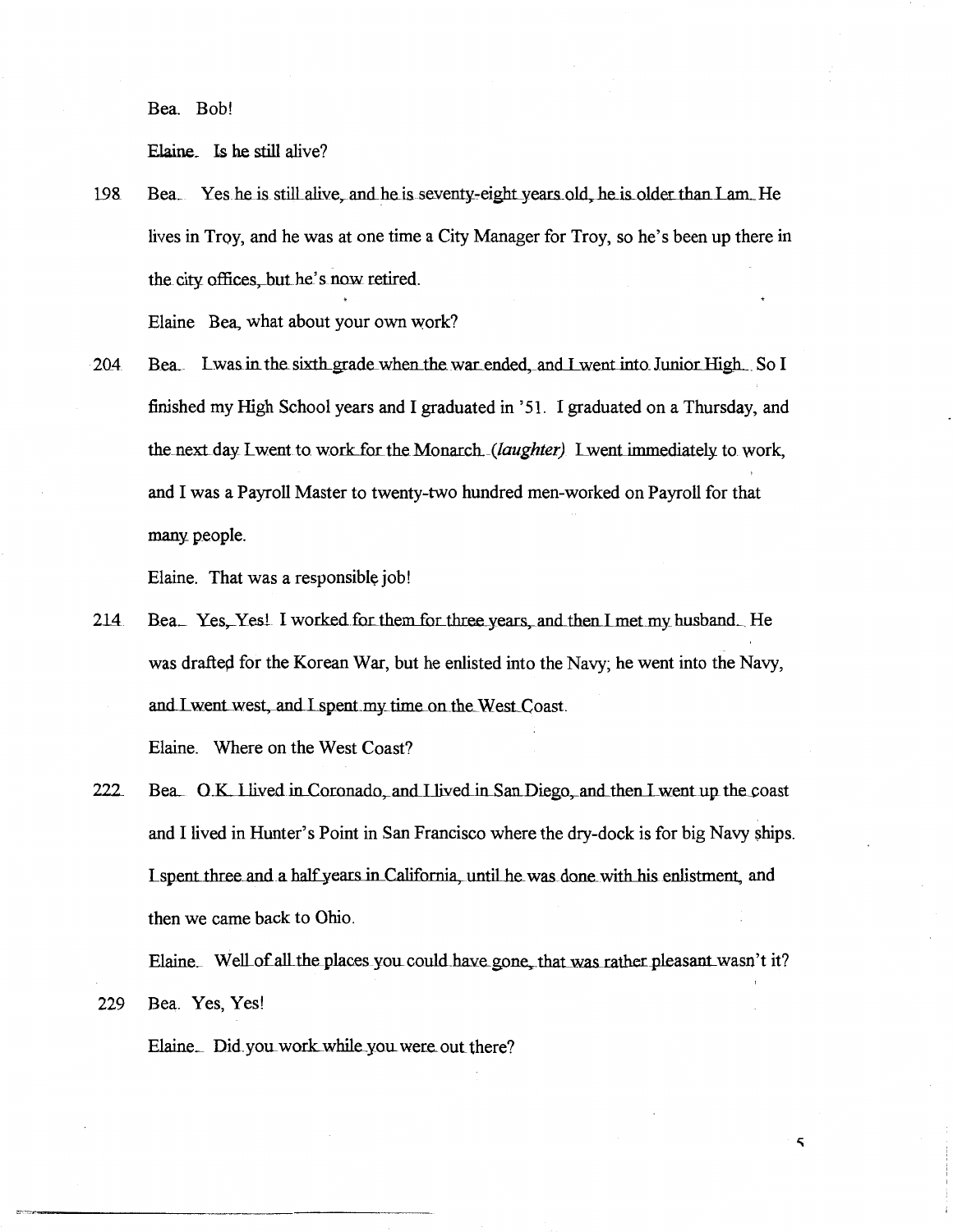230 Bea. No! Work was very hard to find out there, and of course I had a child while I was out there, I had my oldest boy, and so I didn't work. And of course, they hire a lot of Mexican people on the coastline, that's because they can get them as cheap labor, so it was very hard to get a job. And so I didn't put a whole lot of effort behind it to do it. But I got along fine, and was able to go places and see different things. And of course, when you're a military person, you're in a big family. Everybody takes care of each other when the men are gone. So, my biggest thrill I think in being on the West Coast, was when I was able to meet my husband--he was on a Carrier, and he came back from fifteen months overseas, and I got to meet the ship.

Elaine. I bet that was a thrill.

Bea. Yes it is, it is!

Elaine. That was a long time apart.

Bea. Yeah! During the Korean War they spent many months over; they didn't do it 247 six months at a time, it was always a fifteen-month stretch.

Elaine. So what were you doing all that time?

249 Bea. Just staying at the apartment we had in Coronado, and San Diego. Now Coronado was beautiful at that time. It's the island, North Island off San Diego, and you just all live together, all Navy families live together, and we just did everything together.

Elaine. You had a good support system there.

Bea. And we were right there when the men would come in from sea, so it wasn't far 256 for them to get to wherever we were. San Diego at that time was very Spanish, homes

ፋ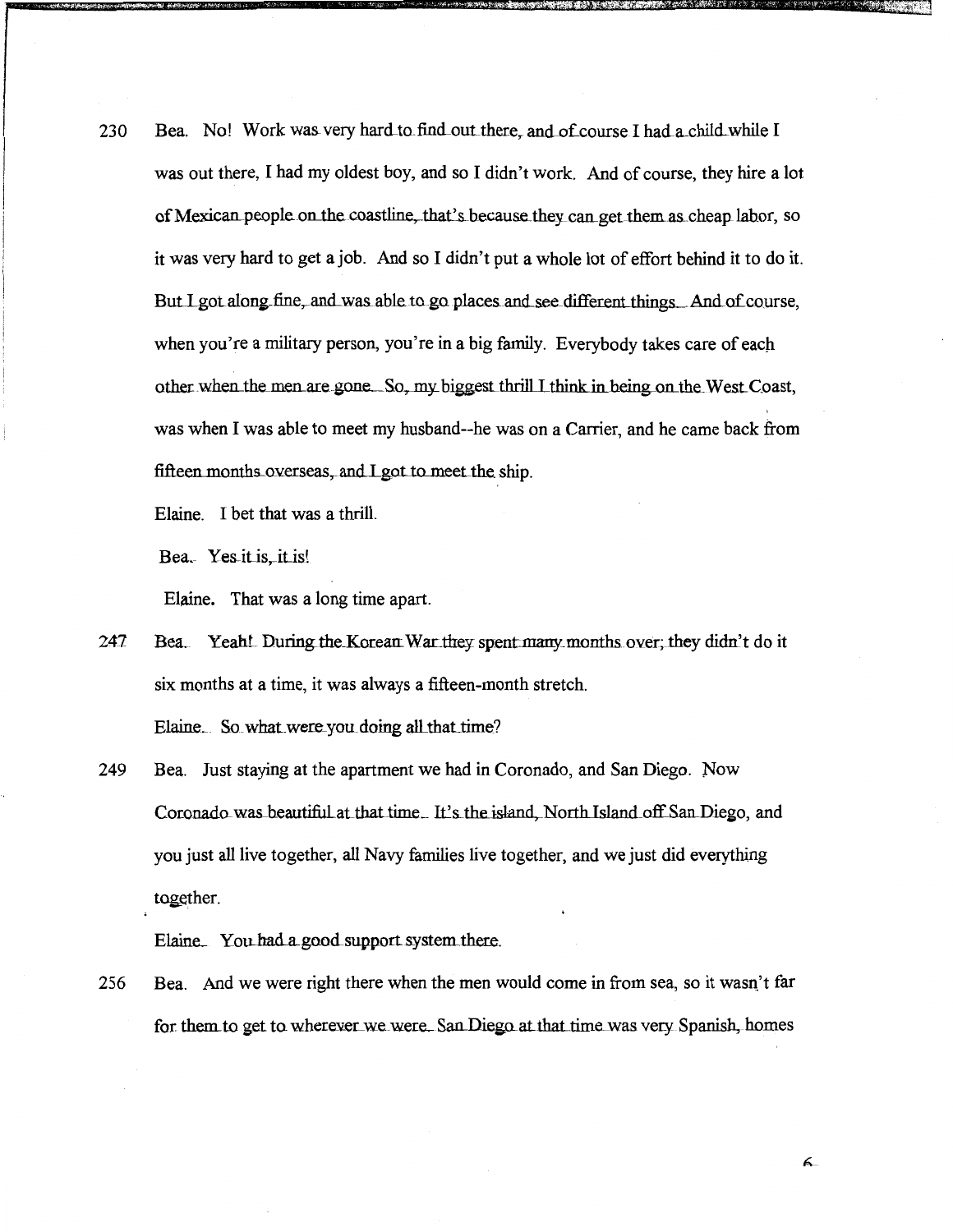and all, and I had gone back twenty-five years after I had been there, and it was completely changed.

Elaine. How?

**X:** <del>X: Ministra Williams</del>

263 Bea. More modern! Houses torn down--apartments torn down--, six, eight-lane highways going through it. So really, where I lived no longer existed, it was gone. I didn't really get to see much of anything that I remembered the most. And I used to go back and forth on the ferry from Coronado to San Diego. I would push my oldest son Art in the stroller, and I'd go on the ferry, and go up a couple of levels, and I'd stand and talk to the captain of the ferry—I enjoyed that. *(laughter)* It is just things, you know that you don't get in life unless you actually live them. And that was a great thing. So, when I went back in twenty-five years, now they've got a big old bridge that goes across to the Island, and they didn't have that when I lived there, you had to take the ferry.

Elaine. When your husband came out of the navy; were you still living on the West Coast?

281. Bea. I was still living on the West Coast, but I had gone up t o Hunter's Point in San Francisco, because they went into dry-dock, and that's where he got his discharge from was up there. So, we left San Francisco for Dayton.

+

Elaine. You came directly back after he got his discharge then.

Bea. Yeah! Yeah!

Elaine So then what did you do?

286 Bea. Well then, L come home, naturally, (*laughter*), we moved in with my mother and dad for a few weeks until we were able to find a place to live, and was able to rent a

'7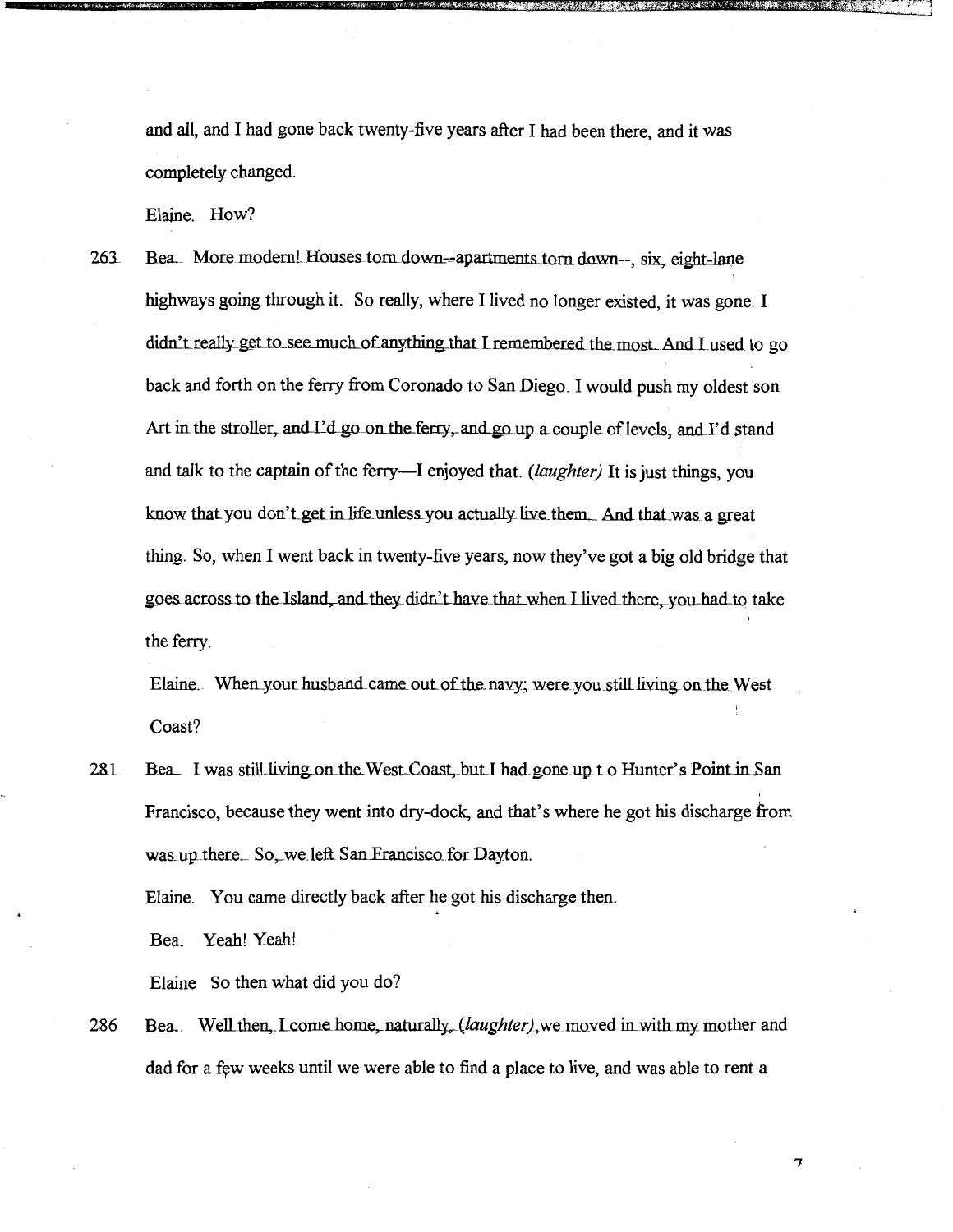nice home here in Sidney for a while until we finally bought the home. And my husband, he started out working for a bread company, and then he switched to Mack Truck Company which made fire trucks here in town; he worked for them for a while, and then he worked for Lockharts here in town, and he helped install furnaces, air conditioning-things like that. Then I talked him into getting involved in taking the Civil Service exam for the Post Office; and he took that and passed it and they hired him, and he worked for them for twenty-five years as a postal clerk until he died. Elaine. When did he die, Bea?

302 Bea. He died in eighty-three, and I was only fifty-one when he died, he was fiftythree. But he died of a massive heart attack, and he died on the job. So, he's been gone now almost twenty years.

Elaine. Did you go to work before he died, or after?

307 Bea. I only worked before I married him, and then after that I didn't work at all. After he died I had to go back in the working field, because I still had a fourteen-year old son to raise, and because I had six children.

Elaine. You did?

Bea. Yes! I had three girls, and three boys.

Elaine. Do you still have them all"

312 Bea. I have all six of 'em, yeah, uh huh! And I got a job, and '83 was a hard time to get work. The hospital out there—the Dietary department had an opening doing utility work, and when he died in the hospital, they told me about the job posted on the wall. Elaine. Now, what hospital was this?

Bea. Wilson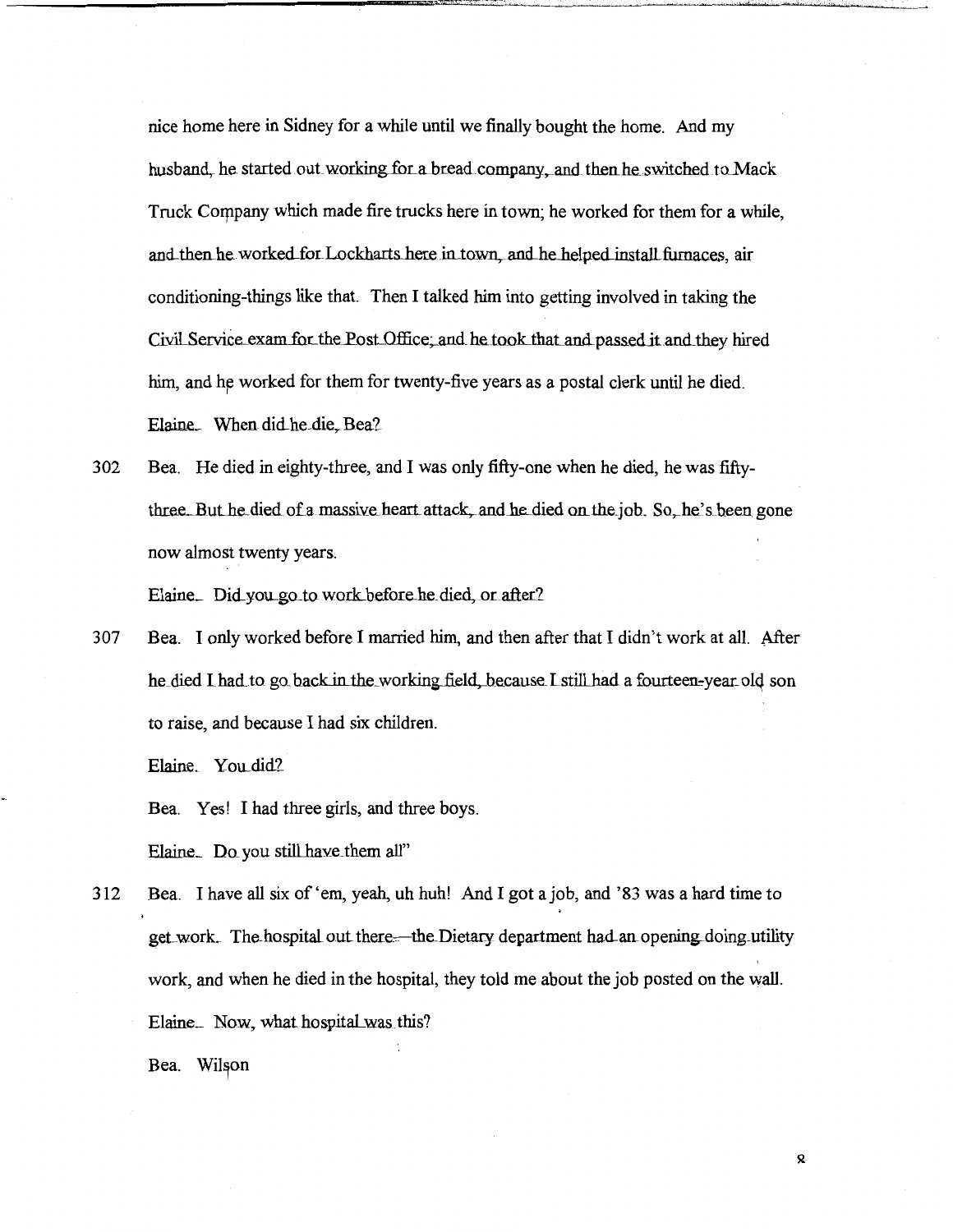Elaine. Oh, Wilson Memorial

- 316 Bea. Uh.huh! So I went and talked to Connie Mikesell that was Head Dietician of the department, and I went and talked to her and she hired me, because she says 'we have an awful time trying to find somebody that will do utility work', because that's harder work than sometimes a cook or one ofthe others have. So she hired me, and I worked thirteen and a half years at Wilson... And that's how I ended up here. *(laughter)* Elaine. Did you enjoy working at Wilson?
- 326 Bea. Yes! It's the social that you have with people, all kinds of people. I enjoyed that. And the wprk, yes, it was hard, you were busy, you were running, you had time to meet. (a length of time in which to get things done) But I still had that contact with people. So my social life over there was great. 'Cause there was people from outside, as. well as people. I worked with. So. I enjoyed my work, yes. Elaine. So where did you live before you came to live here?
- 335 Bea. I lived on Forest, which was a block away from my parents' home that they used to have, and I had lived there for thirty years.

Elaine. That's a long time.

Bea. Yes. That was where I raised all my kids.

Elaine. Your parents are not still alive, are they?

338 Bea. No. They died. My mother died the same year as my husband did, she died in January, and he died in June.

Elaine. Oh dear!

Bea.. But my mother lived in Dorothy Love

Elaine. The Nursing Home?

Q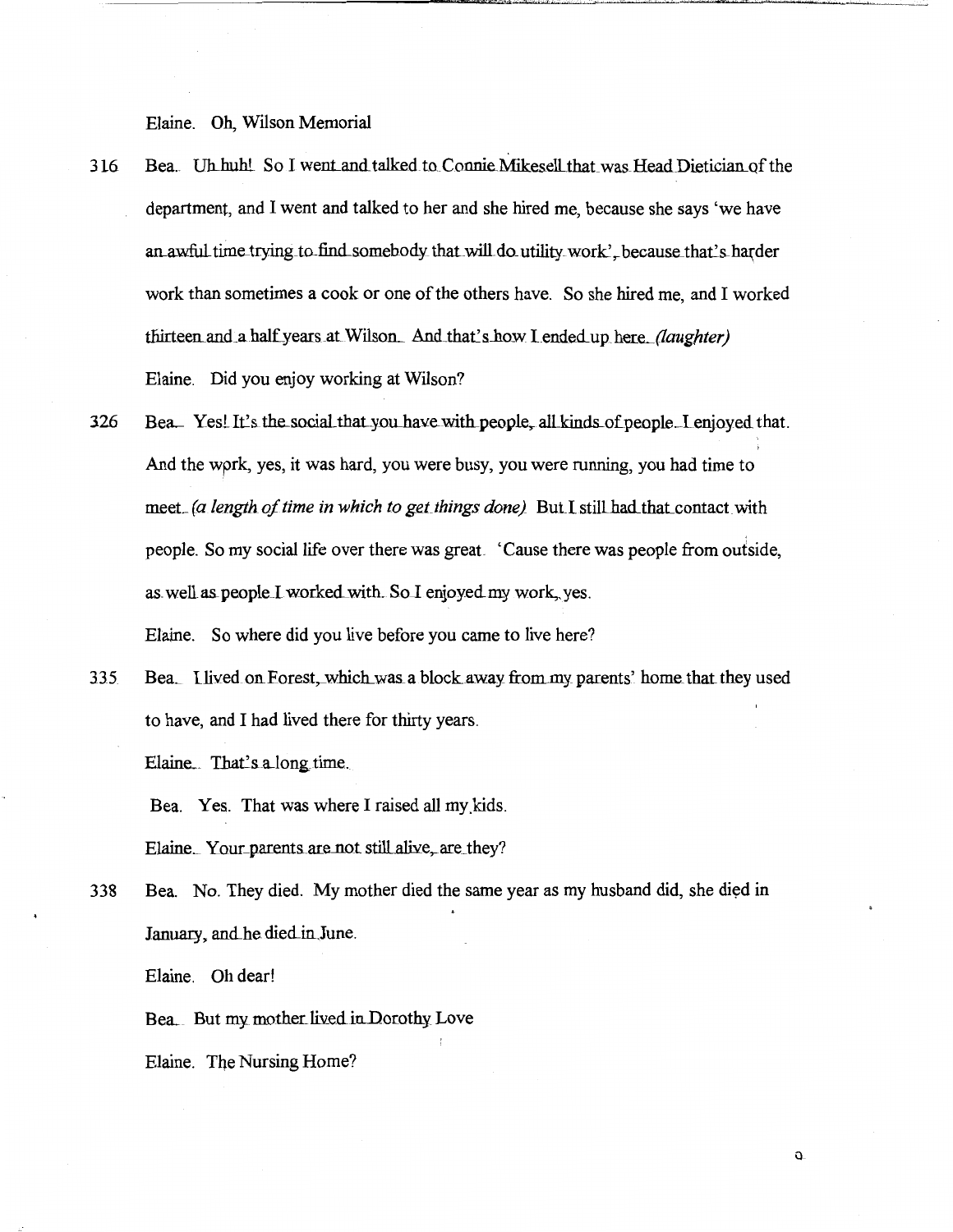- Bea. Yeah. So, she was being taken care of. But my home was a block away from my 343 parents, so I did do a lot of running to help them at the last of their time. Elaine. So, how many grandchildren do you have Bea, out of your six children?
- Bea. L've got eight grandchildren, and two step-grandchildren, and I enjoy all of them. 347 *(laughter)* Everybody says, 'you had six kids, and that's all the grandchildren you got?' I says, 'I'm not gonna tell 'em how to have 'em, if there's no more there's no more. (laughter) No, that's what I have, and (wistfully) gosh! They're almost all grown up now; they grow up fast.

Elaine. Where are your children?

Bea. My children?

E. Your six children?

3.55 Bea. O.K. My middle daughter lives within two blocks of me, over here. That's Mary. Then I have an older daughter that lives down on Norwood, and she works for Upper Valley Hospital. She's a CPA, and a financial-I don't know-financial something for payroll and all that kind of stuff, she's worked for them fifteen years I think. Then, my youngest one was a boy, and right after high school he went into military service, and he spent four years in the army. Then He got out and came home, and he is a 'computer nut', (laughter) that's all I can call him, a 'computer nut'. He's in the science area of computers. He can fix 'em as well as run 'em, or whatever, you know. Right now he's working for the Montgomery County, in Dayton. He fixes their computers, and sets them up for the court system, and then he works for the Green County also, and does the same thing for them. So that's what he does, and where he's at. He lives in Middletown.

 $1<sub>0</sub>$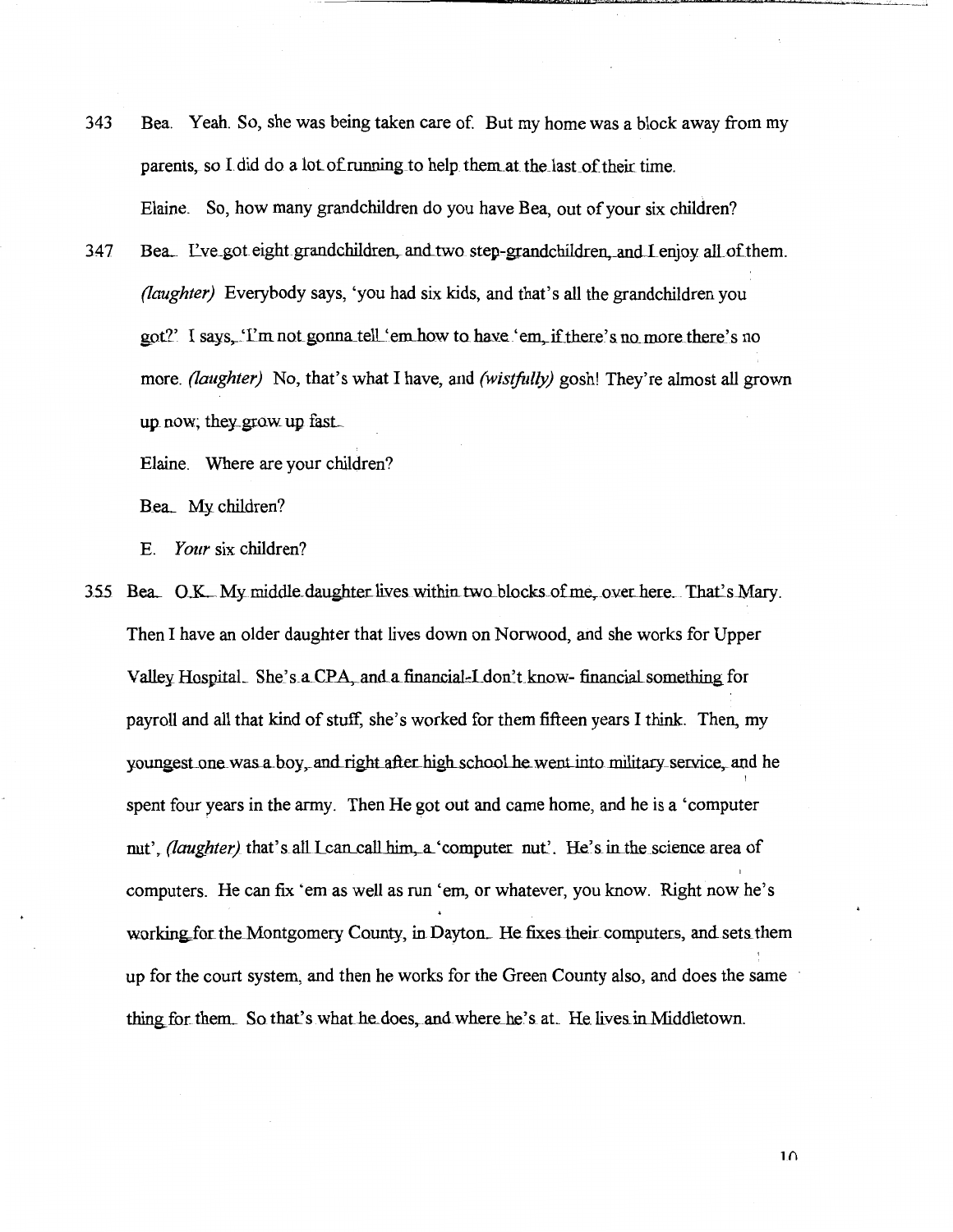And now, my middle son is the RN, and he's a Registered Nurse at Wilson in the ER, and he's been there now four full years. He's involved in other things outside the hospital that he goes down to Dayton for. He joined a group where they can go out on any kind of catastrophe, you know, and do medical work.

Elaine. Is that the EMS?

- 382. Bea. No. It's a higher one than that one. I can't tell you what he called it, but it is in that area, they can call on him anytime, but Wilson would have to release him to go. He was put on the group that was to go to the Olympics, and spend two full weeks there in case. you know, anything tragic would happen. They cancelled out on the one's that were appointed, only five could go in the state of Ohio, but the trip was cancelled because they was able to use a group that had just finished in New York City on the 9-11 tragedy, and so they were already experienced, and packed and ready to go, so they just simply took them on out to the Olympics, so my son didn't get to go. He wanted to go real bad, but he didn't get to go-the five from Ohio didn't get to go. He is strictly in medical. He lives in Houston, *(Ohio)* and he's married, and she had two children of her own; so they've not had any children between the two of them, so it's just the two children she had. Elaine. These are your step-grandchildren that you talked about?
- 401 Bea. Yes. And then my oldest son is involved. *(digression)* He worked for a long time at Rockwell out ofCalifornia, he had spent six years in the navy and was a submarine man, and worked on computers on a submarine. That's how Rockwell had gotten in ' connection with him, is because some men had to go on his submarine to do some work, and they got to talking to him, and told him to come to Rockwell, they would like to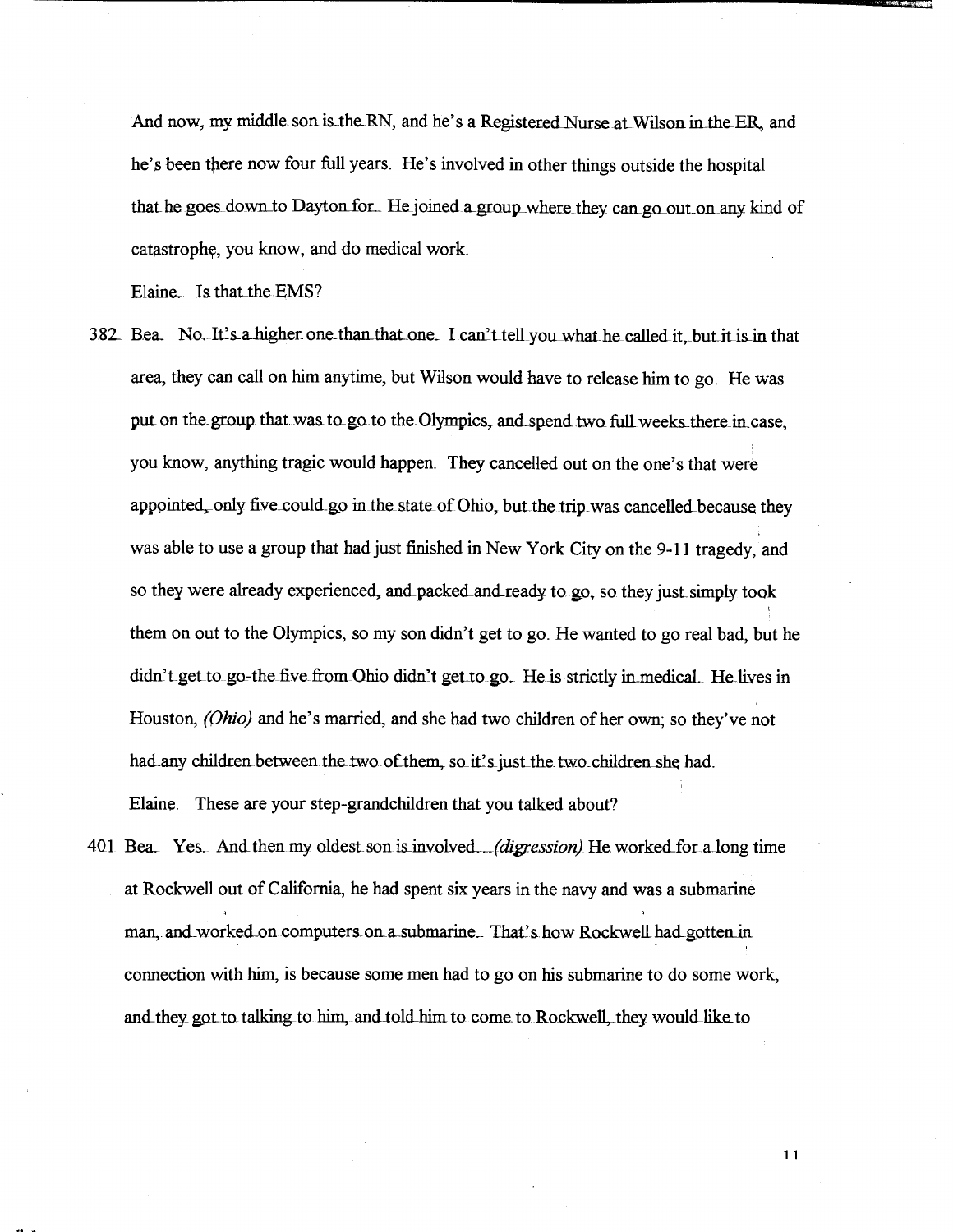interview him further. So, he took his discharge and did go to Rockwell and got a job with them, and that was all outer-space work that he did.

Elaine. *The Space Program?* 

- 411 Bea. Yes. He even got to go on a shuttle in Florida. He actually got on to one. Whatever he did in his field, you know, he had to go on the shuttle for, so he did get to go in and see everything they had in it, and how the seating arrangement and everything was. Elaine. That must have been interesting.
- 416 Bea. Oh, yes! And he would have given anything if it would have just gone on out. He was more interested in outer space than anybody I ever knew. I guess once it gets in your blood you just can't get it out until you have accomplished that, and oh, he would have given anything to have gone to outer-space. But he got laid off from Rockwell, and he decided to branch out to something else, and he stayed with the government in a lot of I contracts and things he was involved in, but was always in the computer field. So, he's been all over the country, he travels everywhere, flies in and out, everywhere you want to go. Right now he's working for a company down in Dayton. He was working for the government up in Michigan; I'll tell you about that one, it's very interesting! He decided that he would change his field, instead of being in outer-space stuff and that, and go to another government contract of doing something else. Well he did, and this company was trying to build a mini-tank, and I said 'why a mini-tank', and he said 'well, they want to build it so all the technology, and everything that's inside of it-all you do is punch keys'. And he said ' the big tanks that they build at Lima up here, are too big and too heavy to put on those cargo planes, to take them around the world'.. So he said 'they have to be shipped by boat, and they want one they can actually take up and put inside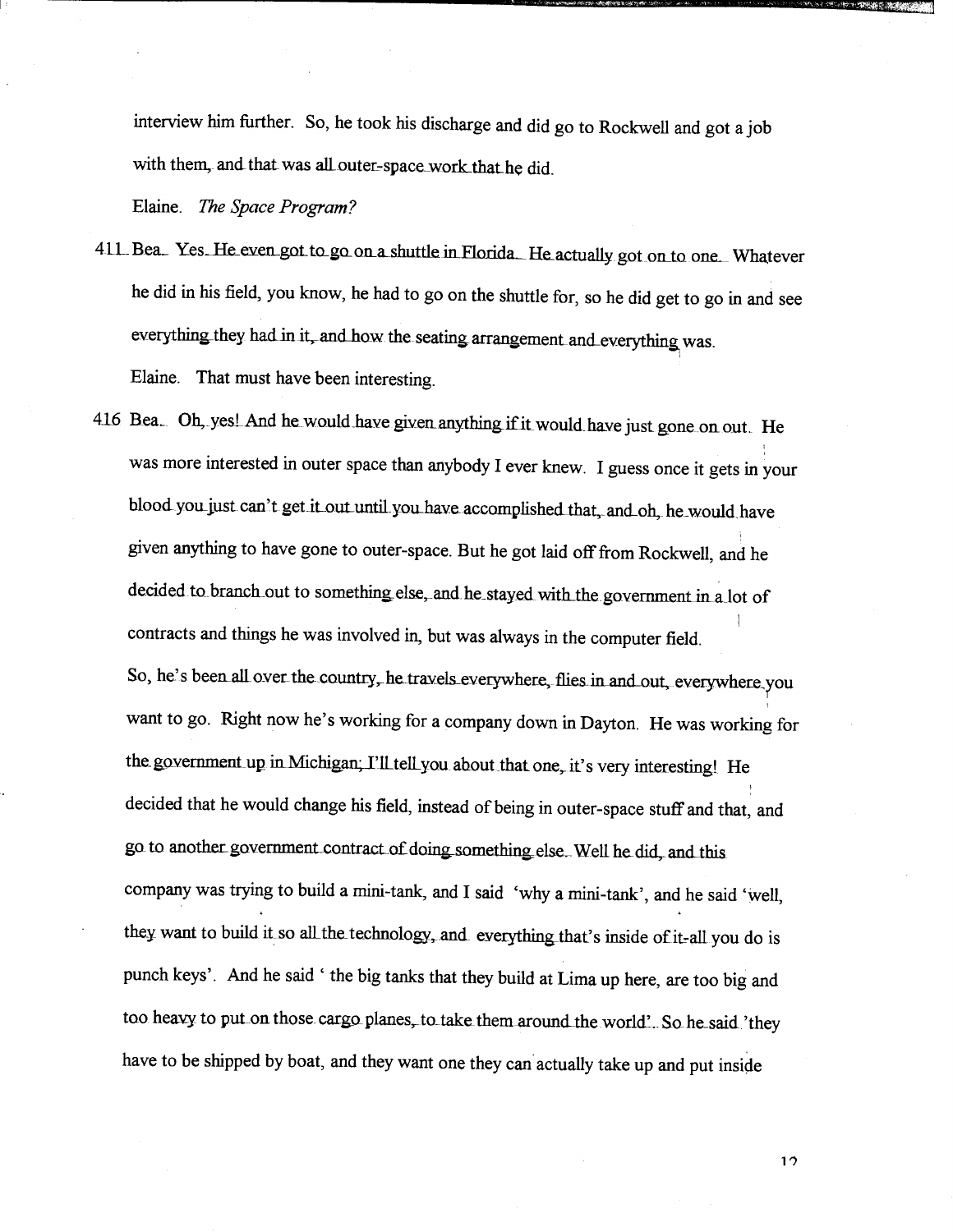these cargo planes and fly 'em out. And I said 'OK. How many people does it involve running it? He said 'a lot less than on the big one, because it's all the technology inside of it just the greatest thing you'd ever want'.

Elaine. Computerized?

444 Bea. Uh huh! It's all push-button. Then they finished that. In fact, they didn't even have the tank completely built yet, and they sold it. And I said 'how can can you sell something if you don't even know if it runs? He said 'Well, I don't know, but they bought it'. I said 'tell me who bought it, and when are you going to test it out?' 'Well, they'd go out to the Mojave Desert area-out in the Flats or up around Andrews Air Force Base, I think, up in California where they have the dry flats where they hope she'll go fifty or sixty miles an hour'. I said 'My gosh!

Elaine. That's fast!'

Bea. Oh, yes! And I have not asked him since, what happened to the mini-tank: I don't know! (much laughter)

Elaine. Wait for the next installment.

456 Bea. But, he has been in the field from outer-space down to tanks now, and his field just grows bigger.

Elaine. What about your girls?

459 Bea. Well, my Mary. *(digresses)* the youngest one works for JIC, which is a Mother plant to Honda at Marysville. So she's a welder, and she welds parts of the automobile for them, and she lifts fifty-pound parts, and she'll do, well, she's gotten up to eight hundred and eight hours, and I don't know how she does it, but it's tremendous work-it's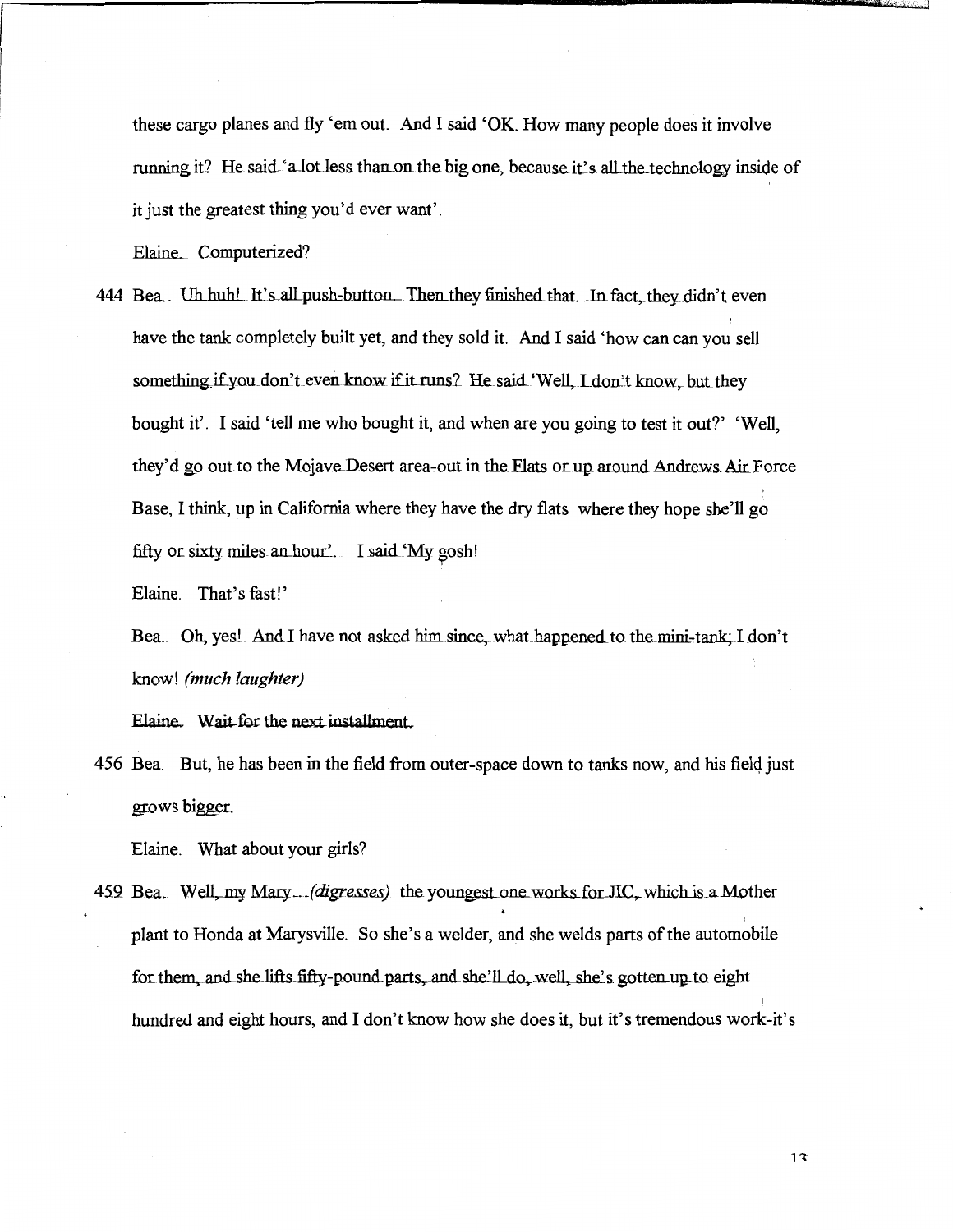great laboring work. So that's her job, and she's been with them for a long while, so I don't look for her to ever change. It's working with Japanese and locals. Elaine. And where is this?

Bea. This is in Westerville, which is close to Springfield. Elaine. Ah, yes!

- 473 Bea. So she drives from Columbus to Westerville, to the plant, and she says it takes her ' : about fifteen minutes, and it's not bad for her to drive. So, that's what she does for Honda.
- 475 Bea. Now, my middle girl was an automobile mechanic, of all things! But that's what she loved, that's what she went to NS for, and took the training, and did real well. When she goes any place and needs mechanical work done on her car, she's standing right there telling them guys what is wrong that they have to do. *(laughter)*  So now they've gotten used to her doing this, because she knows what she's talking about. But then sickness took her, and she has MS.

Elaine. Oh dear!

483 Bea. She's got it in her back pretty bad, and she needs back surgery done. She had one back surgery done, but they think this time that it's bone spurs and adhesions that she's had from her first surgery, and so she has to go back for another one. But the MS is beginning to take over, and she's having a rough time. She just has one girl. She said one was enough to raise. Now my youngest girl doesn't have any children-she didn't have ' any at all.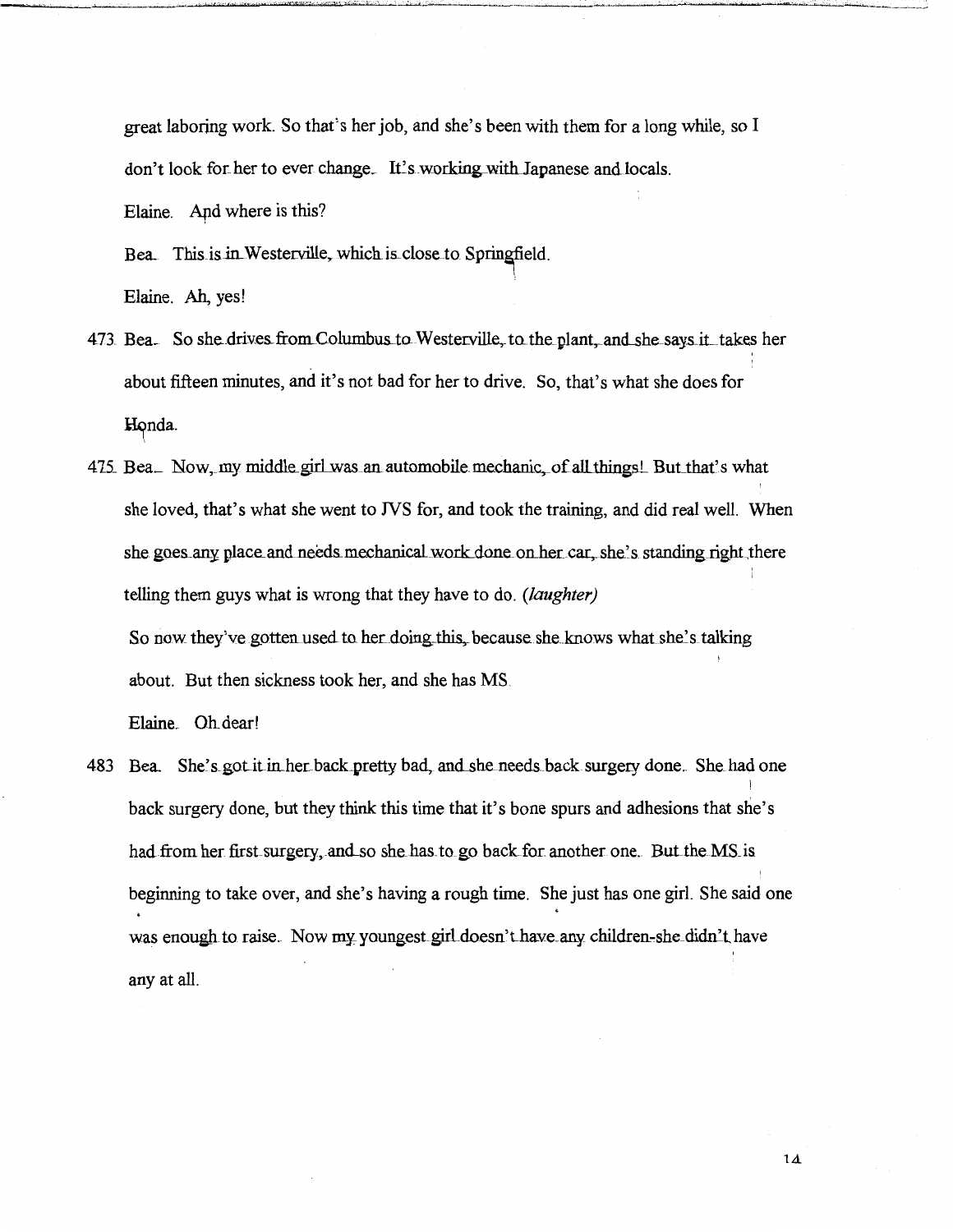492 My oldest girl she's got a boy and a girl, and so, she's got plenty to do. Working full time at Upper Valley, and holding the job she had with them, it keeps her going, it keeps her going.

Elaine. She's at the Upper Valley Hospital?

Bea. Uh hmm!

Elaine. Now, what does she do there?

Bea. She's ah--I would call her a Director of the Department of Finance and Payroll. Elaine. I see.

496 Bea. Yes. She handles all the payroll, and she has about four thousand-a little over four thousand employees that she takes care of.

Elaine. And her name is?

Bea. Anna.

Elaine. And who is the one with MS?

Bea. That's Mary. That's the one you see around my driveway.

Elaine\_ And Hannah?

Bea. Anna Marie

Elaine\_ Then\_you\_have\_another\_one, right?

Bea. No. I had Art, Don, and David as the three boys; then I have the three girls, Anna, Mary, and Caroline.

Elaine. Oh. I'm sorry. Ltheught you said Anna, Marie.

Bea. Well! Everybody puts the Marie on. *(laughter)* 

Elaine. What about your own health?

Bea. My Health?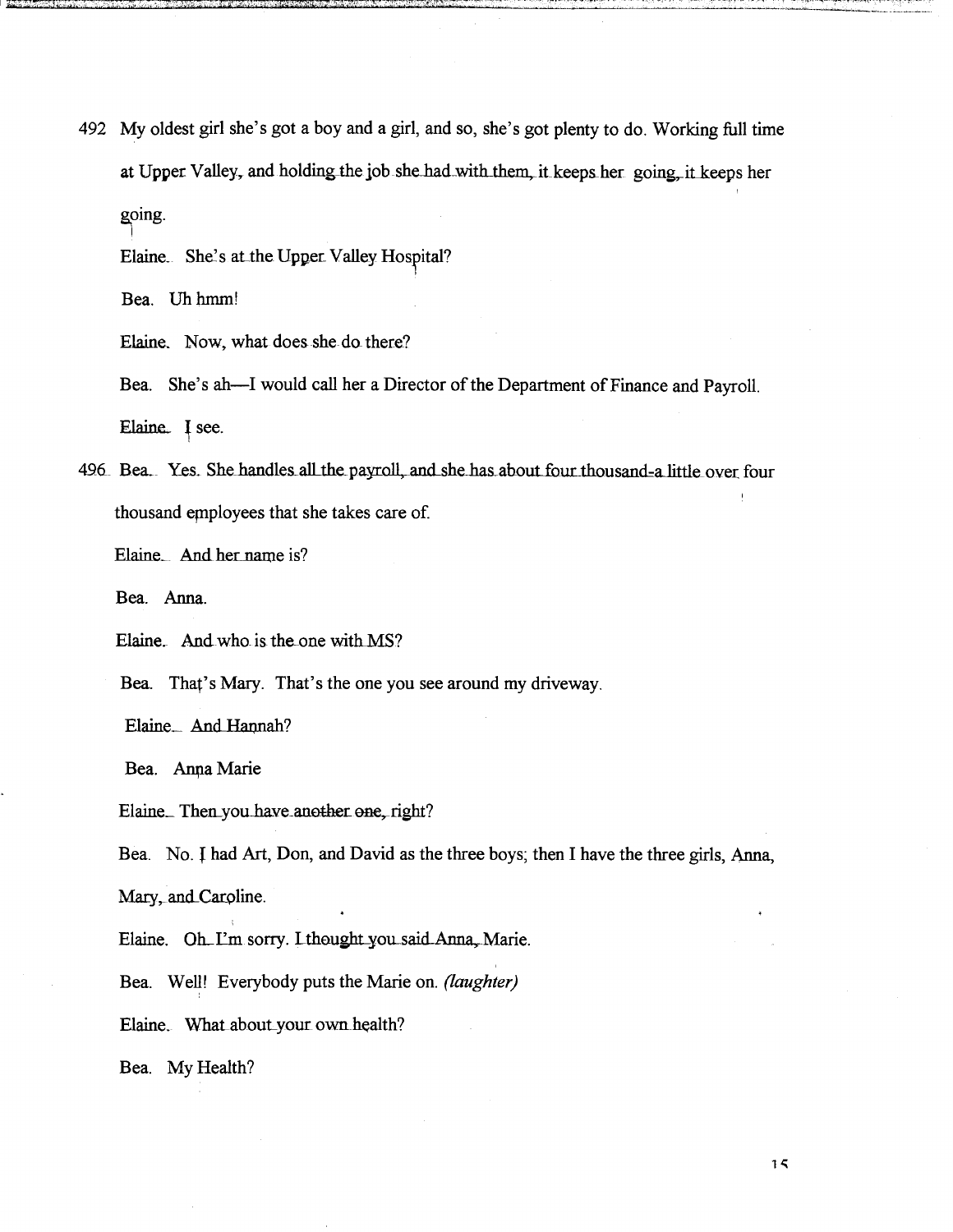Elaine. Yes.

Bea. Other than sugar diabetes....

Elaine. When did you have the onset of that?

Bea. In'97. I had gotten sick, and developed pneumonia.

Elaine. Was that after you came here to live?

Bea. Uh huh, yes.

Elaine. And that was when your son took you to the hospital. What happened then?

Bea. Well. I was there for five full days; they got me over the pneumonia alright, but I 511 had showed up with diabetes. I think I had been diabetes *(diabetic)* well, quite a few years, borderline, you know. I just didn't get over into full-fledged diabetes, but I stayed at that line, and after I had pneumonia, then it went the other way.

Elaine. You manage every day to...

Bea. The only time I had problems again was when I had shingles, and it took me six months to get over it.

Elaine. But you are over it now?

520 Bea. Yeah, yeah! Only they still want me to continue to take Vitamin B Complex; that controls a lot of the muscle and nerve endings that become infected, and they said mine (shingles) could return, because I had 'em really bad.

Elaine. Now, regarding your diabetes-are you on medication or...

Bea. Yes, I'm just on strictly medication.

Elaine. And is that working for you?

526 Bea. Oh, not as good as it should; the doctor would like to put me on insulin, but I want a little more time to adjust the body to see if we can't make the medicine work instead of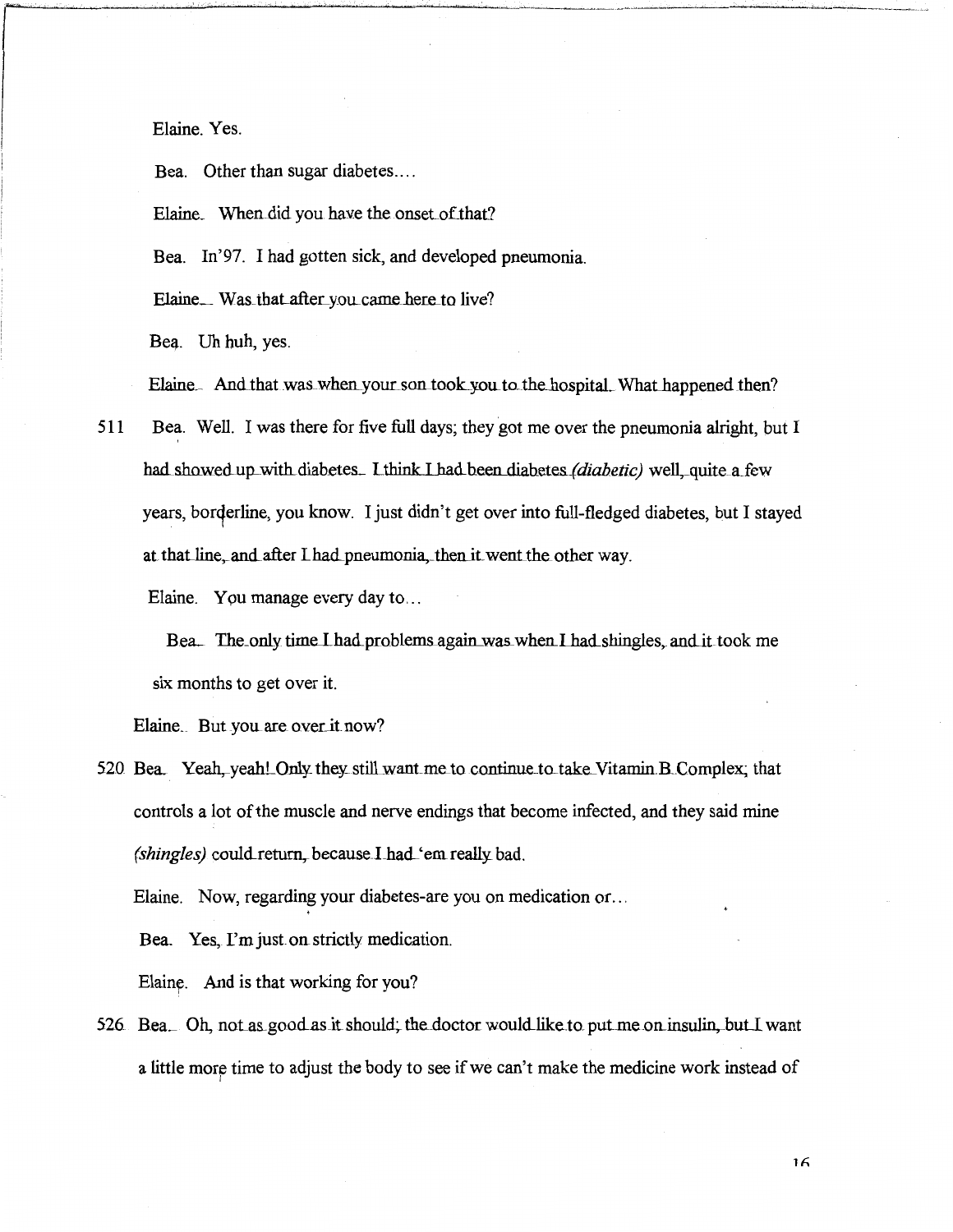going to insulin. I said, otherwise I feel fine. I have not had any problems other than shingles. That's all I've had.

Elaine Now, is there anything else you'd like to talk about, great moments in your life, or maybe not so great moments?

- 533 Bea. Yes. When I was in grade school-I must have been around the third grade, and we used to roller skate on the sidewalk, we had the metal roller skates. Oh, we was great, you know, doing that And my mom and dad's house set up on a higher level, because it would go down a hill and then you were in a valley. Well, in the valley area sat Goodes's Castle, and you could see it from my mom and dad's house-just the upper half of the Castle, and it happened to be a good warm spring day, and the kids in the neighborhood we were all roller skating. The sun was out, but the sun had gone over to the Castle area that was down in the valley, and we all said that was the sun hitting the windows, it looked real bright, you know. *(laughter)* It wasn't that at all-the Castle was on fire. Elaine. Oh my!
- 5.46 Bea. I remember that so well, and all of us had to go down. That was a big landmark in town, that was a big home, and we had to go down and see what was going on. Goodes's had the third floor area of the Castle burned, and it was a really substantial structure where it got burned really bad. I think about that over and over when I was a kid. When Lgo past that Castle on West Avenue, I look at that and say. 'Oh, I remember the day it  $\ddot{\phantom{0}}$ caught on fire'. Oh my God! That was terrific.

Elaine. Did they rebuild it then?

Bea. They restored all of the third floor, and put a roof and everything all back on. Elaine. Now who had the Castle then?